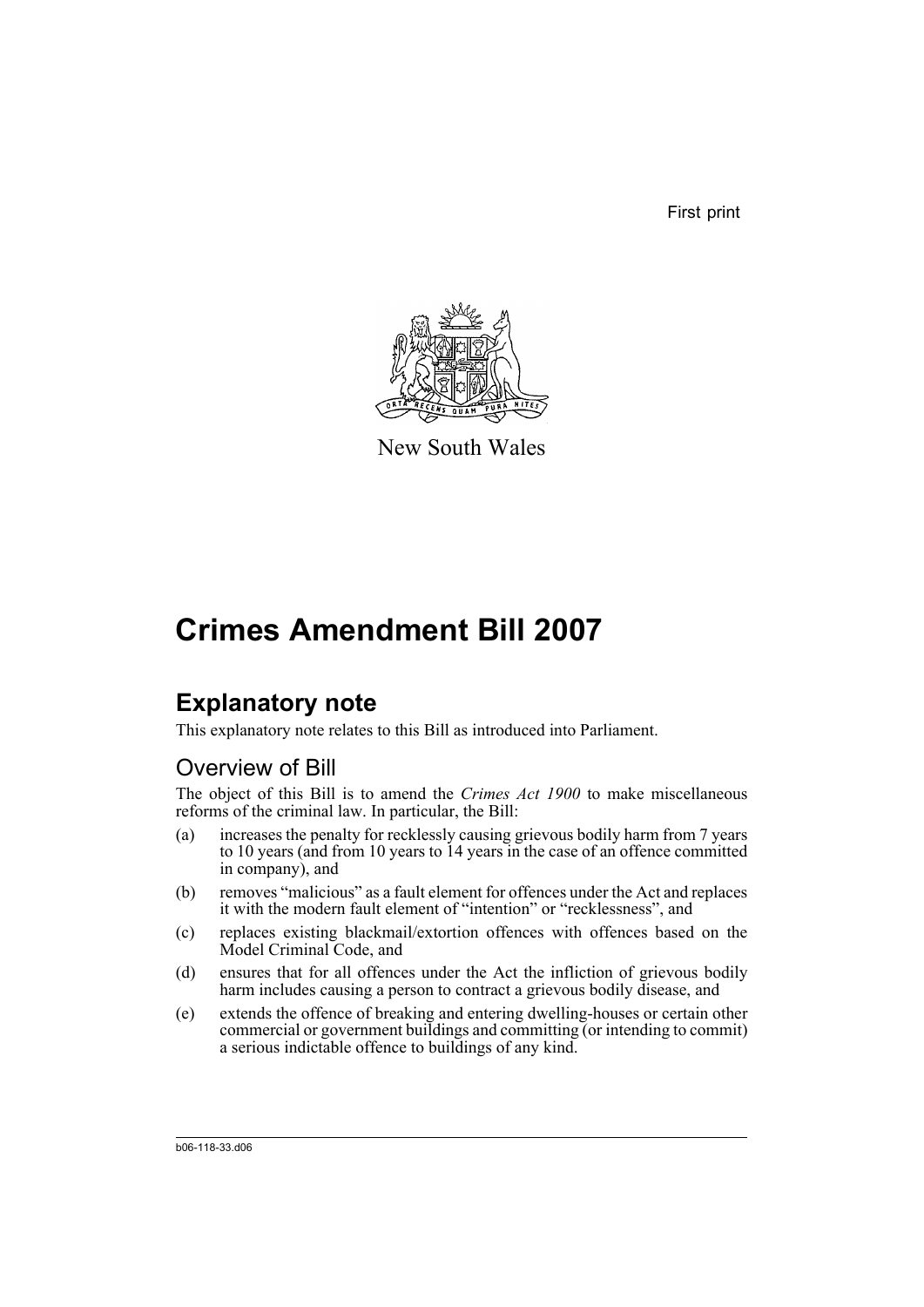Explanatory note

The Bill also makes a number of amendments by way of statute law revision (including the repeal of superseded offences and spent procedural provisions, and the re-arrangement of offences in the Act).

## Outline of provisions

**Clause 1** sets out the name (also called the short title) of the proposed Act.

**Clause 2** provides for the commencement of the proposed Act. The amendment increasing the penalty for the reckless infliction of grievous bodily harm is to commence on assent.

**Clause 3** is a formal provision giving effect to the amendments to the *Crimes Act 1900* set out in Schedules 1 and 2.

**Clause 4** is a formal provision giving effect to the consequential amendments of other Acts set out in Schedule 3.

**Clause 5** is a formal provision that declares that explanatory notes in the proposed Act do not form part of the Act.

**Clause 6** provides for the repeal of the proposed amending Act once all of its amendments have commenced.

**Schedules 1–3** contain the amendments to the *Crimes Act 1900* and other Acts. An explanation of each amendment is set out in the Schedule after the amendment concerned.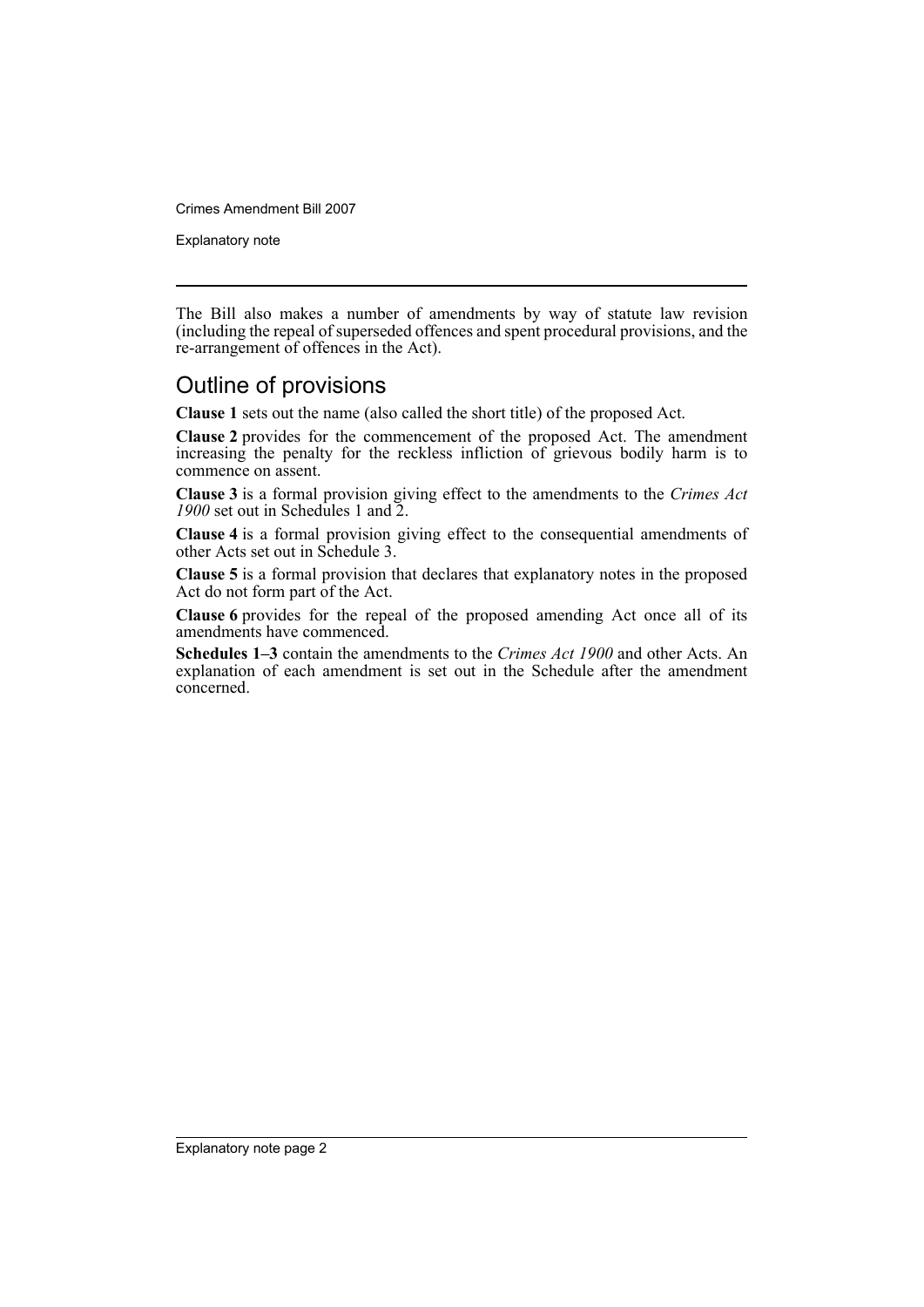First print



New South Wales

# **Crimes Amendment Bill 2007**

## **Contents**

|            |                                                    | Page |
|------------|----------------------------------------------------|------|
|            | Name of Act                                        |      |
|            | Commencement                                       | 2    |
| 3          | Amendment of Crimes Act 1900 No 40                 | 2    |
| 4          | Consequential amendments to other Acts             | 2    |
| 5          | <b>Explanatory notes</b>                           | 2    |
| 6          | Repeal of Act                                      | 2    |
| Schedule 1 | Principal amendments to Crimes Act 1900            | 3    |
| Schedule 2 | Statute law revision amendments to Crimes Act 1900 | 14   |
| Schedule 3 | Consequential amendments to other Acts             | 20   |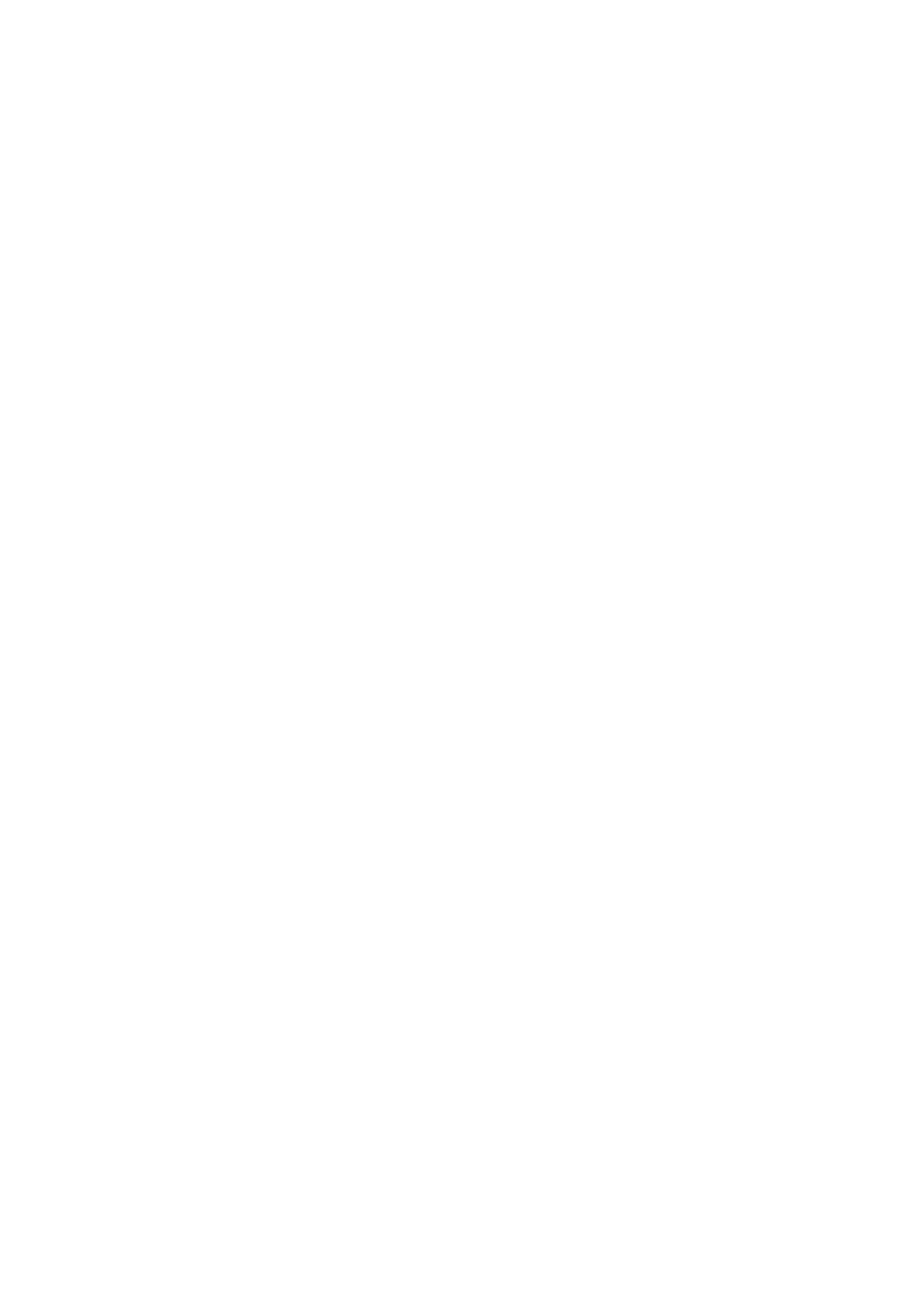

New South Wales

# **Crimes Amendment Bill 2007**

No , 2007

## **A Bill for**

An Act to amend the *Crimes Act 1900* to increase penalties for the reckless infliction of grievous bodily harm, to replace malicious as a fault element of offences, to modernise blackmail offences and to make other reforms of the criminal law.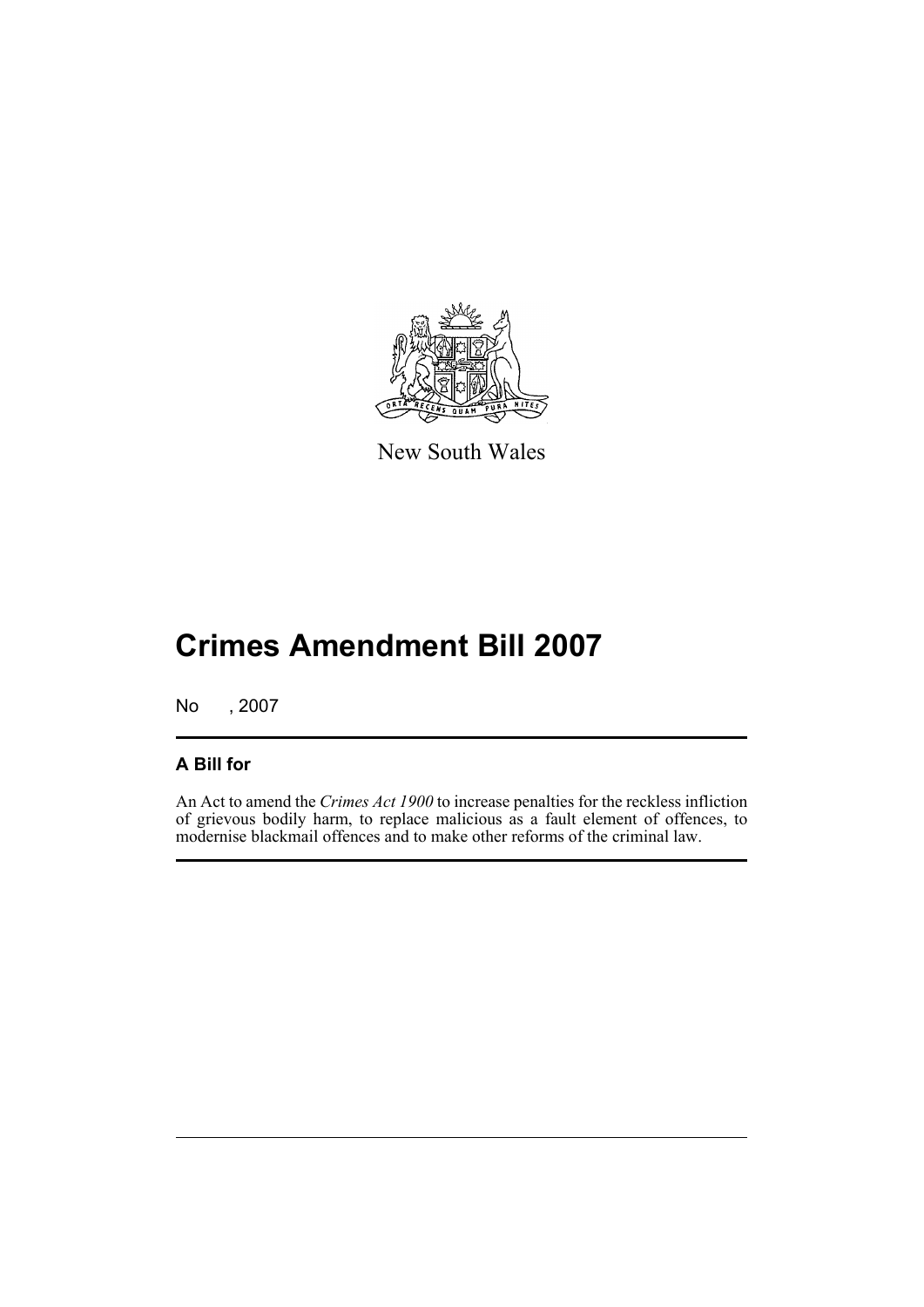## Clause 1 Crimes Amendment Bill 2007

<span id="page-5-5"></span><span id="page-5-4"></span><span id="page-5-3"></span><span id="page-5-2"></span><span id="page-5-1"></span><span id="page-5-0"></span>

|              |     | The Legislature of New South Wales enacts:                                                                                                        | $\mathbf{1}$        |
|--------------|-----|---------------------------------------------------------------------------------------------------------------------------------------------------|---------------------|
| 1            |     | <b>Name of Act</b>                                                                                                                                | $\overline{2}$      |
|              |     | This Act is the Crimes Amendment Act 2007.                                                                                                        | 3                   |
| $\mathbf{2}$ |     | Commencement                                                                                                                                      | $\overline{4}$      |
|              | (1) | Sections 1–6, Schedule 1 [7], Schedule 2 and Schedule 3.1 (except<br>item [2]) commence on the date of assent to this Act.                        | 5<br>6              |
|              | (2) | This Act commences on a day or days to be appointed by proclamation,<br>except as provided by subsection (1).                                     | $\overline{7}$<br>8 |
| 3            |     | Amendment of Crimes Act 1900 No 40                                                                                                                | 9                   |
|              |     | The Crimes Act 1900 is amended as set out in Schedules 1 and 2.                                                                                   | 10                  |
| 4            |     | <b>Consequential amendments to other Acts</b>                                                                                                     | 11                  |
|              |     | The Acts specified in Schedule 3 are amended as set out in that<br>Schedule.                                                                      | 12<br>13            |
| 5            |     | <b>Explanatory notes</b>                                                                                                                          | 14                  |
|              |     | The matter appearing under the heading "Explanatory note" in any of<br>the Schedules does not form part of this Act.                              | 15<br>16            |
| 6            |     | <b>Repeal of Act</b>                                                                                                                              | 17                  |
|              | (1) | This Act is repealed on the day following the day on which all of the<br>provisions of this Act have commenced.                                   | 18<br>19            |
|              | (2) | The repeal of this Act does not, because of the operation of section 30<br>of the Interpretation Act 1987, affect any amendment made by this Act. | 20<br>21            |
|              |     |                                                                                                                                                   |                     |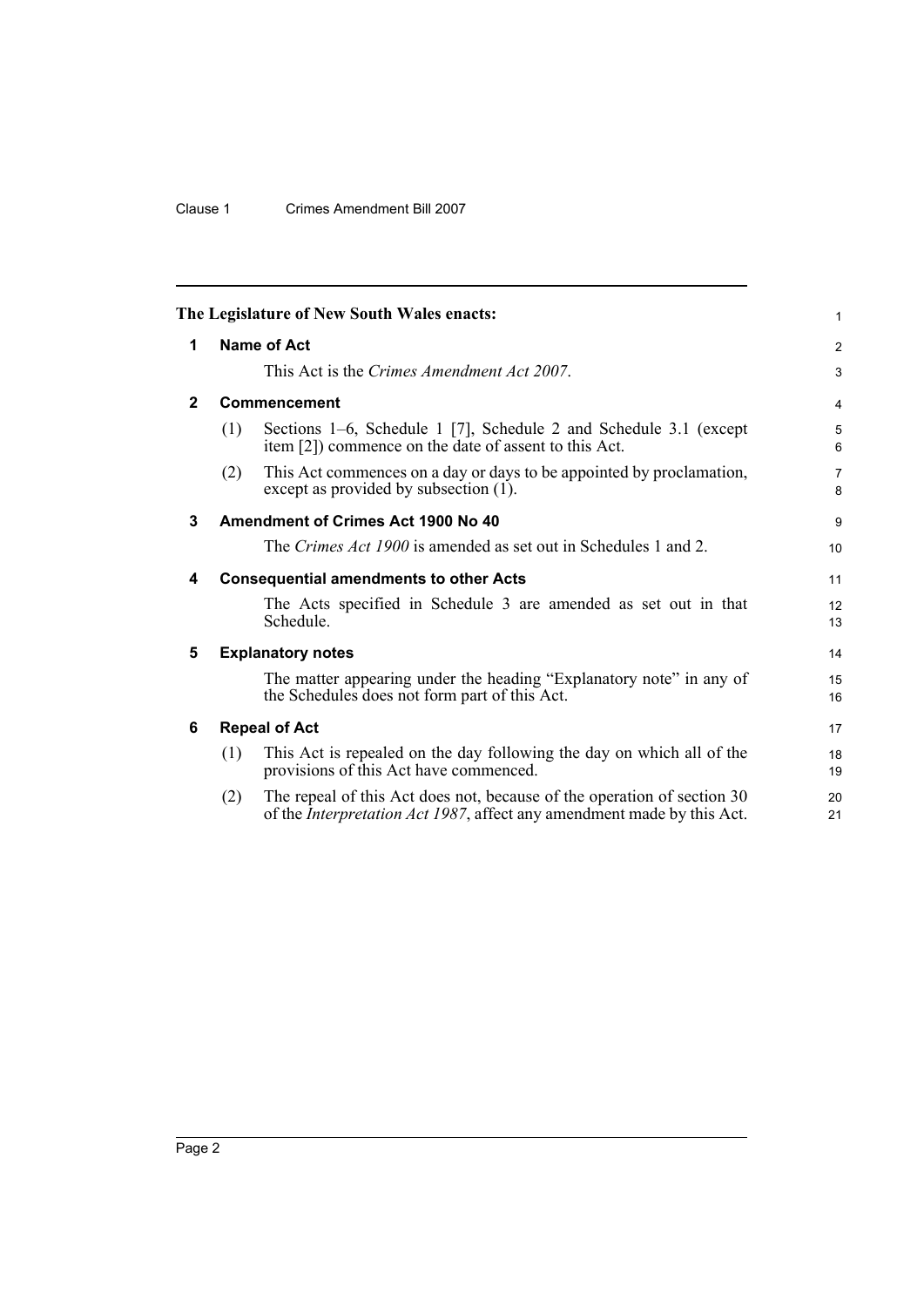Principal amendments to Crimes Act 1900 Schedule 1

#### <span id="page-6-0"></span>**Schedule 1 Principal amendments to Crimes Act 1900** (Section 3) **[1] Section 4 Definitions** Insert at the end of the definition of *Grievous bodily harm* in section 4 (1): , and (c) any grievous bodily disease (in which case a reference to the infliction of grievous bodily harm includes a reference to causing a person to contract a grievous bodily disease). **Explanatory note** The amendment extends the definition to make it clear that causing harm to a person includes causing a person to contract a disease. As a consequence, item [9] omits the separate offence under section 36. **[2] Section 5 Maliciously** Omit the section. **Explanatory note** This section (which defines "malicious" for the purposes of offences under the Act) is being repealed as a result of the replacement of that term in offences under the Act with the modern fault element of "intention" or "recklessness". **[3] Section 31 Documents containing threats, section 32 Impeding endeavours to escape shipwreck, section 42 Injuries to child at time of birth, section 46 Causing bodily injury by gunpowder etc, section 61J Aggravated sexual assault, section 61JA Aggravated sexual assault in company, section 61K Assault with intent to have sexual intercourse, section 66C Sexual intercourse—child between 10 and 16, section 80A Sexual assault by forced self-manipulation, section 95 Same in circumstances of aggravation, section 105A Definitions, section 138 Stealing, destroying etc records etc of any court or public office, section 154C Taking motor vehicle or vessel with assault or with occupant on board, section 195 Destroying or damaging property, section 201 Interfering with a mine, section 202 Causing damage etc to sea, river, canal and other works, section 210 Destroying, damaging etc an aid to navigation** Omit "maliciously" wherever occurring. Insert instead "intentionally or recklessly". **Explanatory note** This item makes consequential amendments on the omission of the concept of "malicious" by item [2]. 1  $\mathfrak{p}$ 3 4 5 6 7 8  $\overline{Q}$ 10 11 12 13 14 15 16 17 18 19 20 21 22 23 24 25 26 27 28 29 30 31 32 33 34 35 36 37 38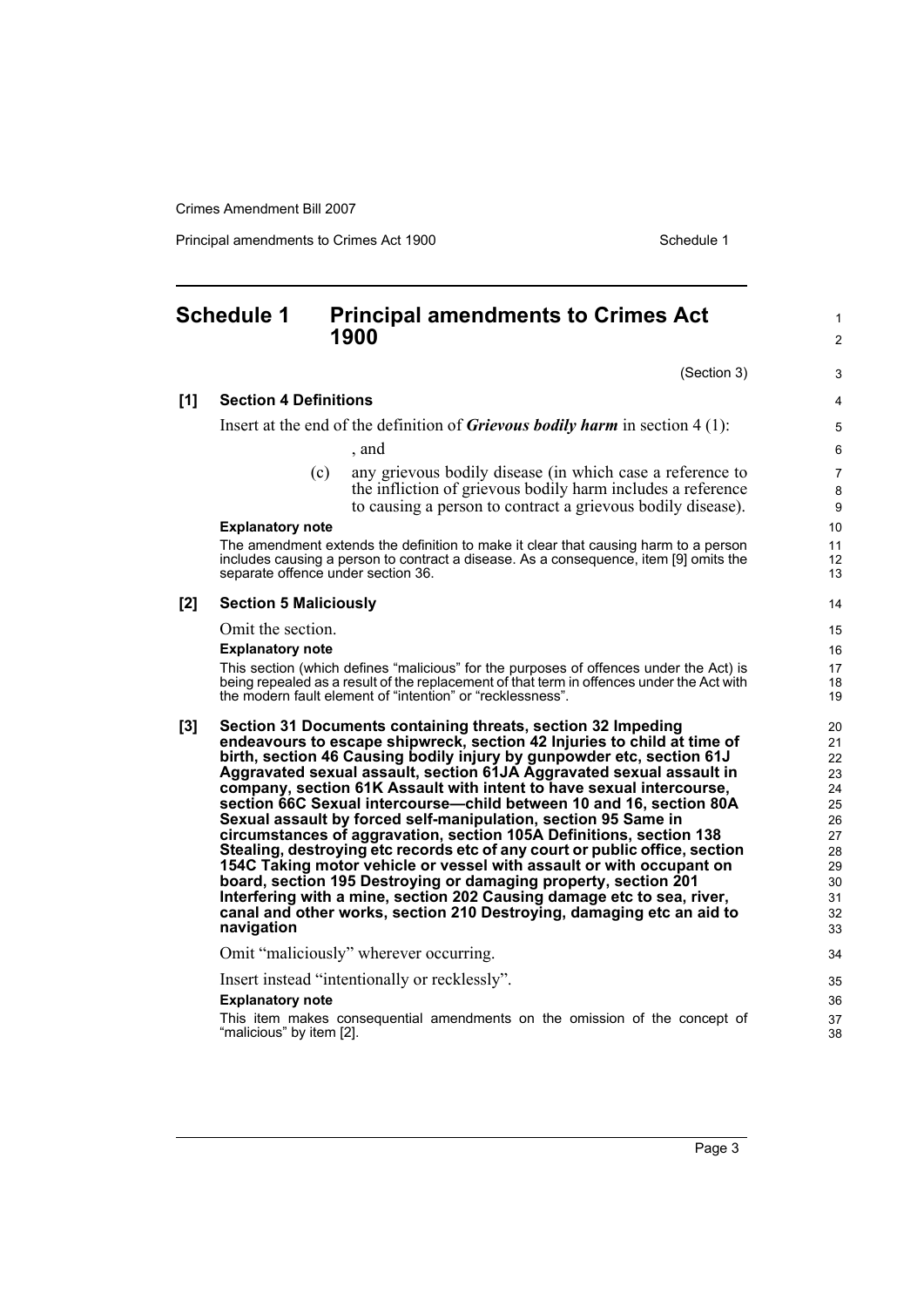| Schedule 1 | Principal amendments to Crimes Act 1900 |
|------------|-----------------------------------------|
|------------|-----------------------------------------|

| [4] |     | <b>Section 33</b>       |                                                                                                                                                                                                                                                                                                                                                                                                              | $\mathbf{1}$                     |
|-----|-----|-------------------------|--------------------------------------------------------------------------------------------------------------------------------------------------------------------------------------------------------------------------------------------------------------------------------------------------------------------------------------------------------------------------------------------------------------|----------------------------------|
|     |     |                         | Omit the section. Insert instead:                                                                                                                                                                                                                                                                                                                                                                            | $\overline{2}$                   |
|     | 33  |                         | Wounding or grievous bodily harm with intent                                                                                                                                                                                                                                                                                                                                                                 | 3                                |
|     |     | (1)                     | Intent to cause grievous bodily harm                                                                                                                                                                                                                                                                                                                                                                         | 4                                |
|     |     |                         | A person who:                                                                                                                                                                                                                                                                                                                                                                                                | 5                                |
|     |     |                         | (a)<br>wounds any person, or                                                                                                                                                                                                                                                                                                                                                                                 | 6                                |
|     |     |                         | causes grievous bodily harm to any person,<br>(b)                                                                                                                                                                                                                                                                                                                                                            | $\overline{7}$                   |
|     |     |                         | with intent to cause grievous bodily harm to that or any other<br>person is guilty of an offence.                                                                                                                                                                                                                                                                                                            | 8<br>9                           |
|     |     |                         | Maximum penalty: Imprisonment for 25 years.                                                                                                                                                                                                                                                                                                                                                                  | 10                               |
|     |     | (2)                     | Intent to resist arrest                                                                                                                                                                                                                                                                                                                                                                                      | 11                               |
|     |     |                         | A person who:                                                                                                                                                                                                                                                                                                                                                                                                | 12                               |
|     |     |                         | (a)<br>wounds any person, or                                                                                                                                                                                                                                                                                                                                                                                 | 13                               |
|     |     |                         | causes grievous bodily harm to any person,<br>(b)                                                                                                                                                                                                                                                                                                                                                            | 14                               |
|     |     |                         | with intent to resist or prevent his or her (or another person's)<br>lawful arrest or detention is guilty of an offence.                                                                                                                                                                                                                                                                                     | 15<br>16                         |
|     |     |                         | Maximum penalty: Imprisonment for 25 years.                                                                                                                                                                                                                                                                                                                                                                  | 17                               |
|     |     | (3)                     | <b>Alternative verdict</b>                                                                                                                                                                                                                                                                                                                                                                                   | 18                               |
|     |     |                         | If on the trial of a person charged with an offence against this<br>section the jury is not satisfied that the offence is proven but is<br>satisfied that the person has committed an offence against section<br>35, the jury may acquit the person of the offence charged and find<br>the person guilty of an offence against section 35. The person is<br>liable to punishment accordingly.                | 19<br>20<br>21<br>22<br>23<br>24 |
|     |     | <b>Explanatory note</b> |                                                                                                                                                                                                                                                                                                                                                                                                              | 25                               |
|     |     |                         | The amendment recasts the offences under section 33 as a consequence of the<br>omission of the concept of "malicious" by item [2] and separates the offence relating to<br>intention to cause grievous bodily harm from the offence relating to resisting or<br>preventing arrest or detention. The offence relating to discharging firearms is to be<br>transferred to the related offences in section 33A. | 26<br>27<br>28<br>29<br>30       |
| [5] |     | <b>Section 33A</b>      |                                                                                                                                                                                                                                                                                                                                                                                                              | 31                               |
|     |     |                         | Omit the section. Insert instead:                                                                                                                                                                                                                                                                                                                                                                            | 32                               |
|     | 33A |                         | Discharging firearm etc with intent                                                                                                                                                                                                                                                                                                                                                                          | 33                               |
|     |     | (1)                     | Intent to cause grievous bodily harm                                                                                                                                                                                                                                                                                                                                                                         | 34                               |
|     |     |                         | A person who:                                                                                                                                                                                                                                                                                                                                                                                                | 35                               |
|     |     |                         | discharges any firearm or other loaded arms, or<br>(a)                                                                                                                                                                                                                                                                                                                                                       | 36                               |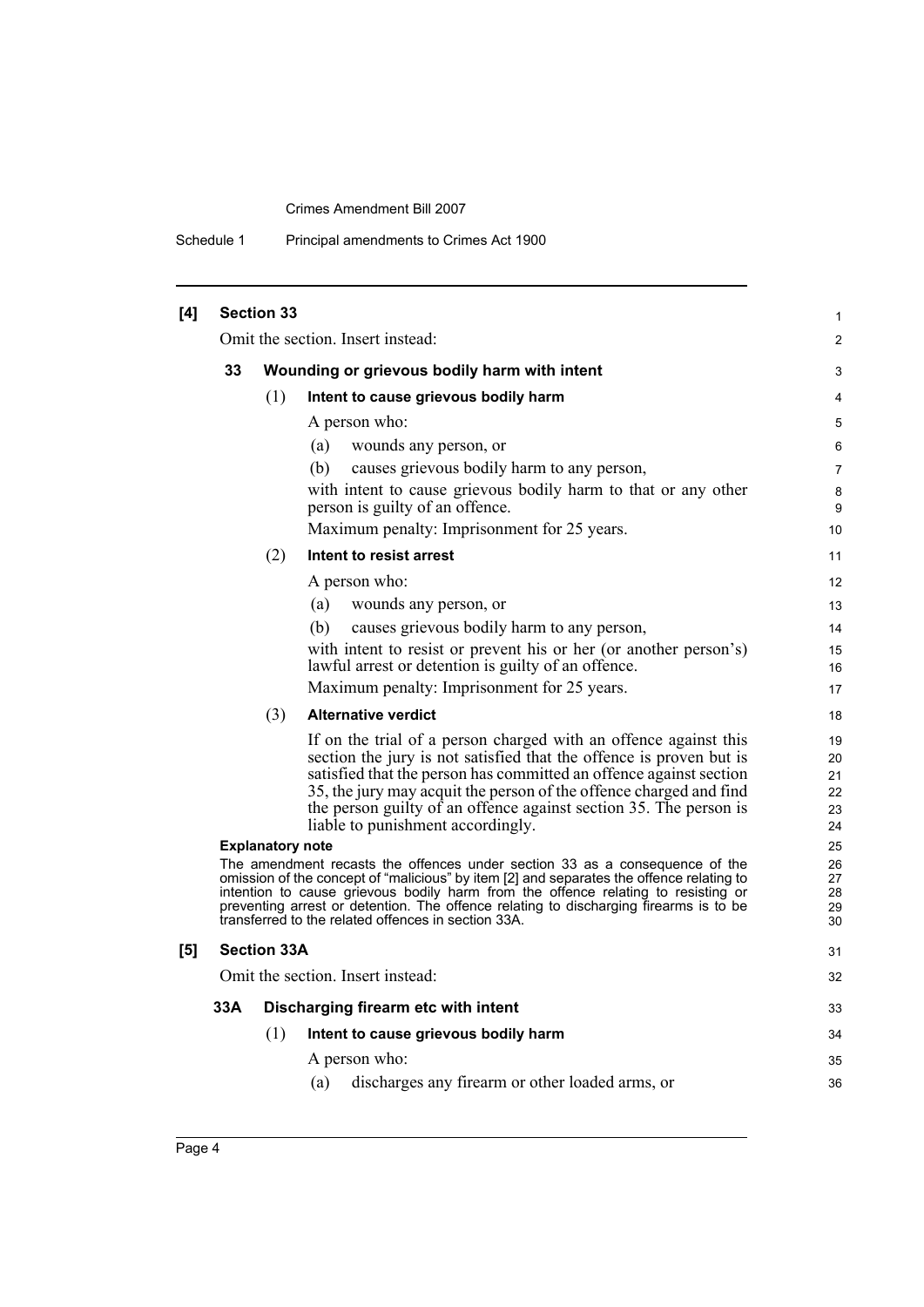**[7] Section 35**

Principal amendments to Crimes Act 1900 Schedule 1

|     |                                   |                                           | attempts to discharge any firearm or other loaded arms,<br>(b)                                                                                                                                                                                                                                                                                                                                                                                                                                                                                                                         | 1                                      |  |
|-----|-----------------------------------|-------------------------------------------|----------------------------------------------------------------------------------------------------------------------------------------------------------------------------------------------------------------------------------------------------------------------------------------------------------------------------------------------------------------------------------------------------------------------------------------------------------------------------------------------------------------------------------------------------------------------------------------|----------------------------------------|--|
|     |                                   |                                           | with intent to cause grievous bodily harm to any person is guilty<br>of an offence.                                                                                                                                                                                                                                                                                                                                                                                                                                                                                                    | $\overline{\mathbf{c}}$<br>3           |  |
|     |                                   |                                           | Maximum penalty: Imprisonment for 25 years.                                                                                                                                                                                                                                                                                                                                                                                                                                                                                                                                            | 4                                      |  |
|     |                                   | (2)                                       | Intent to resist arrest etc                                                                                                                                                                                                                                                                                                                                                                                                                                                                                                                                                            | 5                                      |  |
|     |                                   |                                           | A person who:                                                                                                                                                                                                                                                                                                                                                                                                                                                                                                                                                                          | 6                                      |  |
|     |                                   |                                           | discharges any firearm or other loaded arms, or<br>(a)                                                                                                                                                                                                                                                                                                                                                                                                                                                                                                                                 | 7                                      |  |
|     |                                   |                                           | attempts to discharge any firearm or other loaded arms,<br>(b)                                                                                                                                                                                                                                                                                                                                                                                                                                                                                                                         | 8                                      |  |
|     |                                   |                                           | with intent to resist or prevent his or her (or another person's)<br>lawful arrest or detention is guilty of an offence.                                                                                                                                                                                                                                                                                                                                                                                                                                                               | 9<br>10                                |  |
|     |                                   |                                           | Maximum penalty: Imprisonment for 25 years.                                                                                                                                                                                                                                                                                                                                                                                                                                                                                                                                            | 11                                     |  |
|     |                                   | <b>Explanatory note</b>                   |                                                                                                                                                                                                                                                                                                                                                                                                                                                                                                                                                                                        | 12                                     |  |
|     |                                   |                                           | The amendment recasts the offences under section 33A as a consequence of the<br>omission of the concept of "malicious" by item [2] and separates the offence relating to<br>intention to cause grievous bodily harm from the offence relating to resisting or<br>preventing arrest or detention. The revised section also covers offences transferred<br>from section 33 dealing with related offences concerning firearms. The offences<br>currently in section 33A that carry a lesser penalty than the virtually identical offences<br>in section 33 have not been carried forward. | 13<br>14<br>15<br>16<br>17<br>18<br>19 |  |
| [6] |                                   |                                           | Section 34 Feloniously wounding-verdict of minor offence                                                                                                                                                                                                                                                                                                                                                                                                                                                                                                                               | 20                                     |  |
|     |                                   | Omit the section.                         |                                                                                                                                                                                                                                                                                                                                                                                                                                                                                                                                                                                        | 21                                     |  |
|     |                                   | <b>Explanatory note</b>                   |                                                                                                                                                                                                                                                                                                                                                                                                                                                                                                                                                                                        | 22                                     |  |
|     |                                   |                                           | The section is omitted as a consequence of the transfer of the alternative verdict<br>provision to section 33 (3).                                                                                                                                                                                                                                                                                                                                                                                                                                                                     | 23<br>24                               |  |
| [7] | <b>Section 35</b>                 |                                           |                                                                                                                                                                                                                                                                                                                                                                                                                                                                                                                                                                                        | 25                                     |  |
|     | Omit the section. Insert instead: |                                           |                                                                                                                                                                                                                                                                                                                                                                                                                                                                                                                                                                                        | 26                                     |  |
|     | 35                                | Reckless grievous bodily harm or wounding |                                                                                                                                                                                                                                                                                                                                                                                                                                                                                                                                                                                        |                                        |  |
|     |                                   | (1)                                       | Reckless grievous bodily harm-in company                                                                                                                                                                                                                                                                                                                                                                                                                                                                                                                                               | 28                                     |  |
|     |                                   |                                           | A person who, in the company of another person or persons,<br>recklessly causes grievous bodily harm to any person is guilty of<br>an offence.                                                                                                                                                                                                                                                                                                                                                                                                                                         | 29<br>30<br>31                         |  |
|     |                                   |                                           | Maximum penalty: Imprisonment for 14 years.                                                                                                                                                                                                                                                                                                                                                                                                                                                                                                                                            | 32                                     |  |
|     |                                   | (2)                                       | Reckless grievous bodily harm                                                                                                                                                                                                                                                                                                                                                                                                                                                                                                                                                          | 33                                     |  |
|     |                                   |                                           | A person who recklessly causes grievous bodily harm to any<br>person is guilty of an offence.                                                                                                                                                                                                                                                                                                                                                                                                                                                                                          | 34<br>35                               |  |
|     |                                   |                                           | Maximum penalty: Imprisonment for 10 years.                                                                                                                                                                                                                                                                                                                                                                                                                                                                                                                                            | 36                                     |  |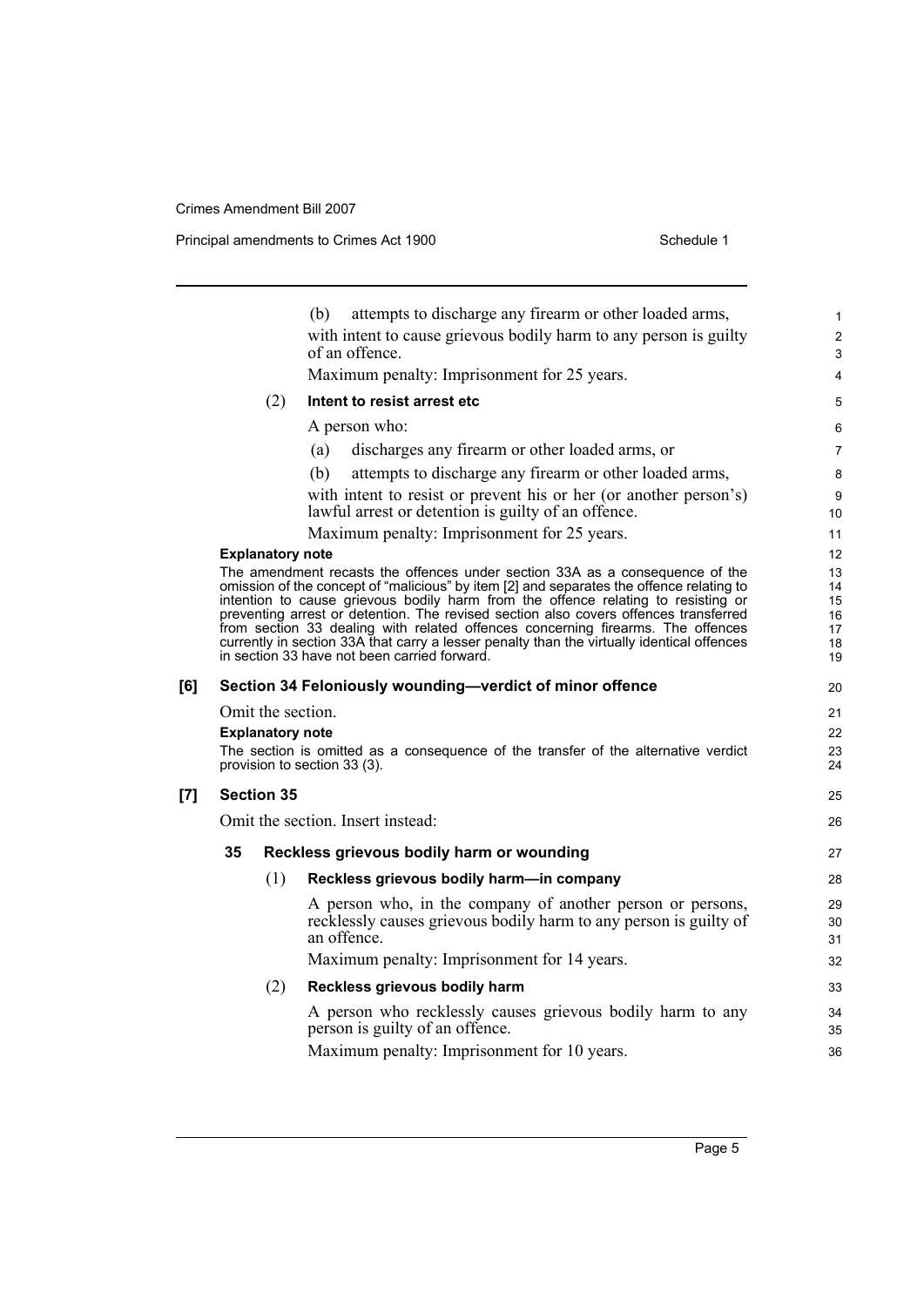Schedule 1 Principal amendments to Crimes Act 1900

|     | (3)                     | Reckless wounding-in company                                                                                                                                                                                                                                                                                                                                                                                                                                                                    | 1                                      |
|-----|-------------------------|-------------------------------------------------------------------------------------------------------------------------------------------------------------------------------------------------------------------------------------------------------------------------------------------------------------------------------------------------------------------------------------------------------------------------------------------------------------------------------------------------|----------------------------------------|
|     |                         | A person who, in the company of another person or persons,<br>recklessly wounds any person is guilty of an offence.                                                                                                                                                                                                                                                                                                                                                                             | $\overline{c}$<br>3                    |
|     |                         | Maximum penalty: Imprisonment for 10 years.                                                                                                                                                                                                                                                                                                                                                                                                                                                     | 4                                      |
|     | (4)                     | <b>Reckless wounding</b>                                                                                                                                                                                                                                                                                                                                                                                                                                                                        | 5                                      |
|     |                         | A person who recklessly wounds any person is guilty of an<br>offence.                                                                                                                                                                                                                                                                                                                                                                                                                           | 6<br>$\overline{7}$                    |
|     |                         | Maximum penalty: Imprisonment for 7 years.                                                                                                                                                                                                                                                                                                                                                                                                                                                      | 8                                      |
|     | (5)                     | <b>Alternative verdict</b>                                                                                                                                                                                                                                                                                                                                                                                                                                                                      | 9                                      |
|     |                         | If on the trial of a person charged with an offence against any<br>subsection of this section the jury is not satisfied that the offence<br>is proven but is satisfied that the person has committed an offence<br>against any other subsection of this section (that carries a lesser<br>maximum penalty), the jury may acquit the person of the offence<br>charged and find the person guilty of an offence against that other<br>subsection. The person is liable to punishment accordingly. | 10<br>11<br>12<br>13<br>14<br>15<br>16 |
|     | <b>Explanatory note</b> |                                                                                                                                                                                                                                                                                                                                                                                                                                                                                                 | 17                                     |
|     |                         | The amendment recasts the offences under section 35 as a consequence of the<br>omission of the concept of "malicious" by item [2]. In addition, the maximum penalty for<br>reckless causing of grievous bodily harm is increased from 7 years to 10 years (and<br>from 10 years to 14 years in the case of an offence committed in company).                                                                                                                                                    | 18<br>19<br>20<br>21                   |
| [8] | harm                    | Section 35A Causing dog to inflict grievous bodily harm or actual bodily                                                                                                                                                                                                                                                                                                                                                                                                                        | 22<br>23                               |
|     |                         | Omit section 35A (1) and (2). Insert instead:                                                                                                                                                                                                                                                                                                                                                                                                                                                   | 24                                     |
|     | (1)                     | Cause dog to inflict grievous bodily harm                                                                                                                                                                                                                                                                                                                                                                                                                                                       | 25                                     |
|     |                         | A person who:                                                                                                                                                                                                                                                                                                                                                                                                                                                                                   | 26                                     |
|     |                         | has control of a dog, and<br>(a)                                                                                                                                                                                                                                                                                                                                                                                                                                                                | 27                                     |
|     |                         | does any act that causes the dog to inflict grievous bodily<br>(b)<br>harm on another person, and                                                                                                                                                                                                                                                                                                                                                                                               | 28<br>29                               |
|     |                         | is reckless as to the injury that may be caused to a person<br>(c)<br>by the act,                                                                                                                                                                                                                                                                                                                                                                                                               | 30<br>31                               |
|     |                         | is guilty of an offence.                                                                                                                                                                                                                                                                                                                                                                                                                                                                        | 32                                     |
|     |                         | Maximum penalty: Imprisonment for 10 years.                                                                                                                                                                                                                                                                                                                                                                                                                                                     | 33                                     |
|     | (2)                     | Cause dog to inflict actual bodily harm                                                                                                                                                                                                                                                                                                                                                                                                                                                         | 34                                     |
|     |                         | A person who:                                                                                                                                                                                                                                                                                                                                                                                                                                                                                   | 35                                     |
|     |                         | has control of a dog, and<br>(a)                                                                                                                                                                                                                                                                                                                                                                                                                                                                | 36                                     |
|     |                         |                                                                                                                                                                                                                                                                                                                                                                                                                                                                                                 |                                        |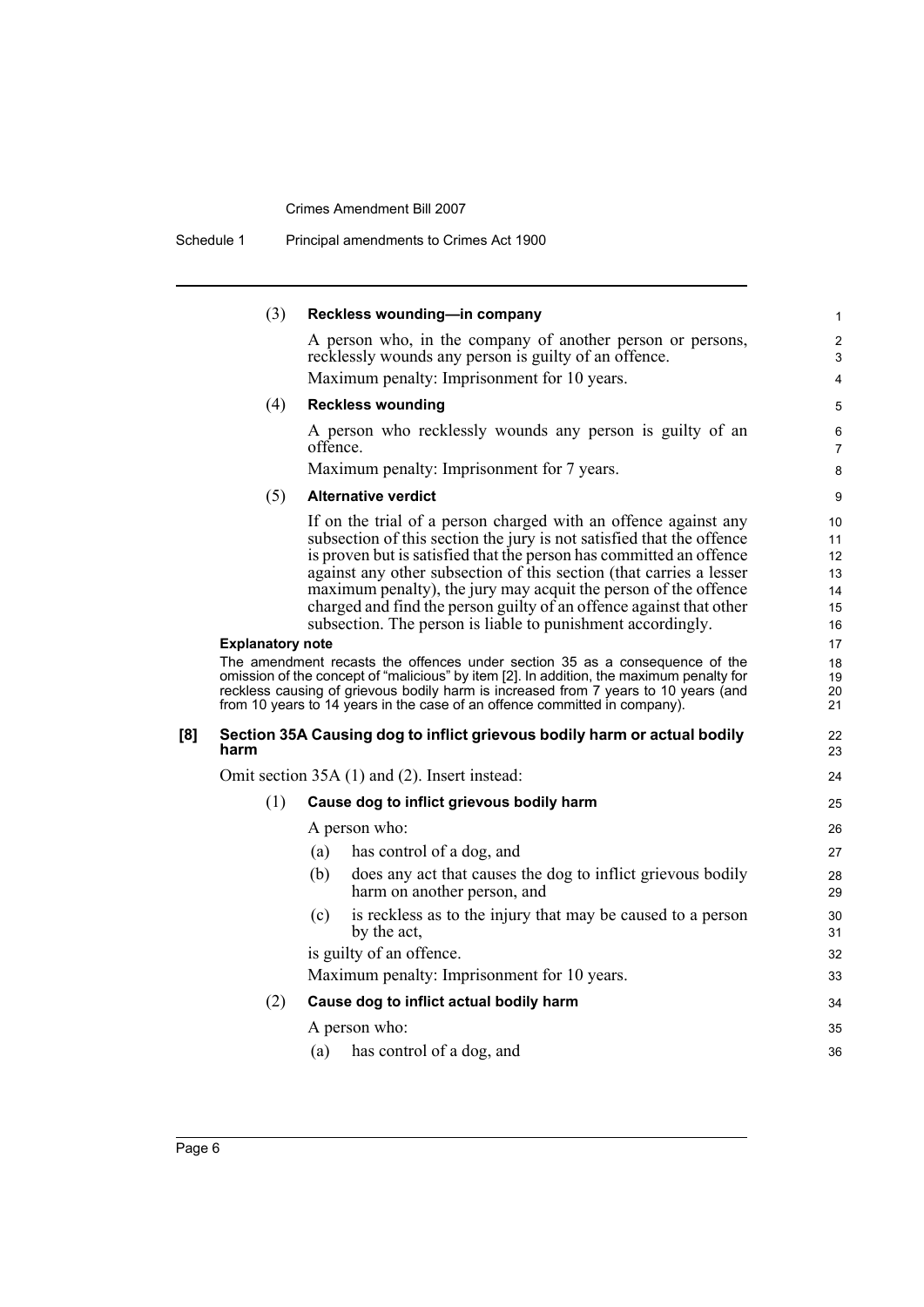Principal amendments to Crimes Act 1900 Schedule 1

|        |    |                                              | (b) | does any act that causes the dog to inflict actual bodily<br>harm on another person, and                                                                                                                                                                                                                                                                                                                             | 1<br>$\overline{c}$                     |
|--------|----|----------------------------------------------|-----|----------------------------------------------------------------------------------------------------------------------------------------------------------------------------------------------------------------------------------------------------------------------------------------------------------------------------------------------------------------------------------------------------------------------|-----------------------------------------|
|        |    |                                              | (c) | is reckless as to the injury that may be caused to a person<br>by the act,                                                                                                                                                                                                                                                                                                                                           | $\mathsf 3$<br>4                        |
|        |    |                                              |     | is guilty of an offence.                                                                                                                                                                                                                                                                                                                                                                                             | 5                                       |
|        |    |                                              |     | Maximum penalty: Imprisonment for 5 years.                                                                                                                                                                                                                                                                                                                                                                           | 6                                       |
|        |    | <b>Explanatory note</b>                      |     |                                                                                                                                                                                                                                                                                                                                                                                                                      | $\overline{7}$                          |
|        |    |                                              |     | The amendment recasts the offences under section 35A as a consequence of the<br>omission of the concept of "malicious" by item [2]. In addition, the maximum penalty for<br>recklessness in causing a dog to inflict grievous bodily harm is increased from 7 years<br>to 10 years (consistently with the proposed increase for the general offence of reckless<br>infliction of grievous bodily harm by item [10]). | 8<br>$\boldsymbol{9}$<br>10<br>11<br>12 |
| [9]    |    |                                              |     | Section 36 Causing a grievous bodily disease                                                                                                                                                                                                                                                                                                                                                                         | 13                                      |
|        |    | Omit the section.<br><b>Explanatory note</b> |     |                                                                                                                                                                                                                                                                                                                                                                                                                      | 14<br>15                                |
|        |    |                                              |     | This item omits the offence as a result of the extension of the meaning of "grievous"<br>bodily harm" by item [1] to cover diseases and the consequent extension of the offence<br>under section 33 of inflicting grievous bodily harm.                                                                                                                                                                              | 16<br>17<br>18                          |
| $[10]$ |    |                                              |     | Sections 39, 40, 41 and 41A                                                                                                                                                                                                                                                                                                                                                                                          | 19                                      |
|        |    |                                              |     | Omit the sections. Insert instead:                                                                                                                                                                                                                                                                                                                                                                                   | 20                                      |
|        | 39 |                                              |     | Using poison etc to endanger life or inflict grievous bodily harm                                                                                                                                                                                                                                                                                                                                                    | 21                                      |
|        |    | (1)                                          |     | A person is guilty of an offence if:                                                                                                                                                                                                                                                                                                                                                                                 | 22                                      |
|        |    |                                              | (a) | the person administers to another person, or causes another<br>person to take, any poison or other destructive or noxious<br>thing, and                                                                                                                                                                                                                                                                              | 23<br>24<br>25                          |
|        |    |                                              | (b) | the poison or other thing endangers the life of, or inflicts<br>grievous bodily harm on, the other person, and                                                                                                                                                                                                                                                                                                       | 26<br>27                                |
|        |    |                                              | (c) | the person intends to injure, or is reckless about injuring,<br>the other person.                                                                                                                                                                                                                                                                                                                                    | 28<br>29                                |
|        |    |                                              |     | Maximum penalty: Imprisonment for 10 years.                                                                                                                                                                                                                                                                                                                                                                          | 30                                      |
|        |    | (2)                                          |     | If on the trial of a person charged with an offence against this<br>section the jury is not satisfied that the offence is proven but is<br>satisfied that the person has committed an offence against section<br>41 or 41A, the jury may acquit the person of the offence charged<br>and find the person guilty of an offence against section 41 or 41A.                                                             | 31<br>32<br>33<br>34<br>35              |

The person is liable to punishment accordingly.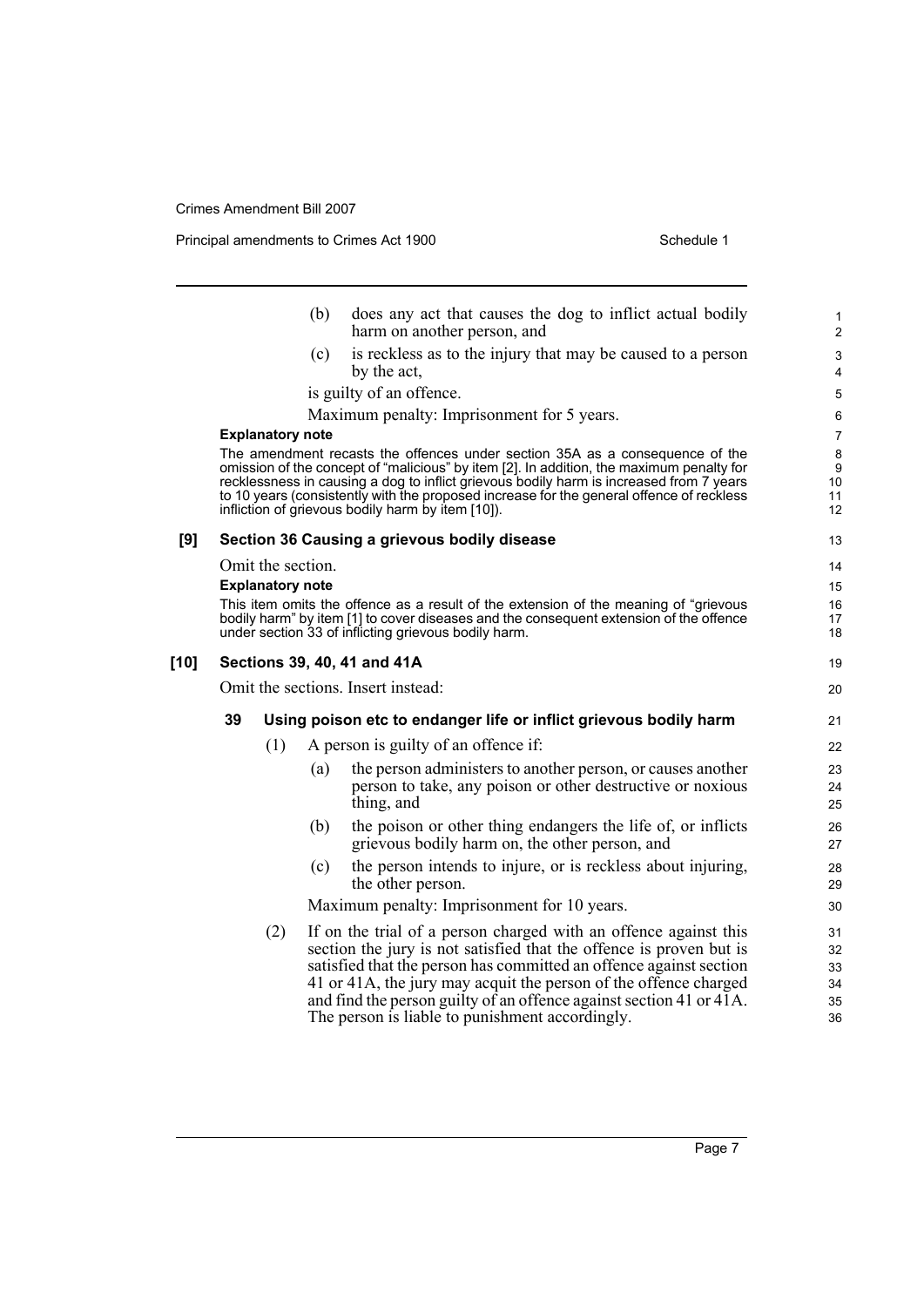| Principal amendments to Crimes Act 1900<br>Schedule 1 |
|-------------------------------------------------------|
|-------------------------------------------------------|

|        | 41  | Administering poison etc to injure or to cause distress or pain                                                                                                                                                                      |                                                                                                                                                                                                                                                                   | 1                                |
|--------|-----|--------------------------------------------------------------------------------------------------------------------------------------------------------------------------------------------------------------------------------------|-------------------------------------------------------------------------------------------------------------------------------------------------------------------------------------------------------------------------------------------------------------------|----------------------------------|
|        |     | A person is guilty of an offence if:                                                                                                                                                                                                 |                                                                                                                                                                                                                                                                   | $\overline{2}$                   |
|        |     | (a)<br>thing, and                                                                                                                                                                                                                    | the person administers to another person, or causes another<br>person to take, any poison or other destructive or noxious                                                                                                                                         | 3<br>4<br>$\sqrt{5}$             |
|        |     | (b)<br>the other person.                                                                                                                                                                                                             | the person intends to injure, or to cause distress or pain to,                                                                                                                                                                                                    | 6<br>$\overline{7}$              |
|        |     | Maximum penalty: Imprisonment for 5 years.                                                                                                                                                                                           |                                                                                                                                                                                                                                                                   | 8                                |
|        | 41A | Poisoning etc of water supply                                                                                                                                                                                                        |                                                                                                                                                                                                                                                                   | $\boldsymbol{9}$                 |
|        |     | A person is guilty of an offence if:                                                                                                                                                                                                 |                                                                                                                                                                                                                                                                   | 10                               |
|        |     | (a)<br>noxious thing into a supply of water, and                                                                                                                                                                                     | the person introduces any poison or other destructive or                                                                                                                                                                                                          | 11<br>12                         |
|        |     | (b)                                                                                                                                                                                                                                  | the person intends to injure any person or persons.                                                                                                                                                                                                               | 13                               |
|        |     | Maximum penalty: Imprisonment for 5 years.                                                                                                                                                                                           |                                                                                                                                                                                                                                                                   | 14                               |
|        |     | <b>Explanatory note</b>                                                                                                                                                                                                              |                                                                                                                                                                                                                                                                   | 15                               |
|        |     | applied to the offence under section 41A in addition to the offence under section 41.                                                                                                                                                | The amendment recasts the offences under sections 39, 41 and 41A relating to<br>poisoning etc as a consequence of the omission of the concept of "malicious" by item<br>[2]. The alternative verdict provision of section 40 is transferred to section 39 (2) and | 16<br>17<br>18<br>19             |
| $[11]$ |     | Section 44 Not providing wife or servant with food etc                                                                                                                                                                               |                                                                                                                                                                                                                                                                   | 20                               |
|        |     | apprentice or servant, or to any insane person".                                                                                                                                                                                     | Omit "or maliciously does, or causes to be done, any bodily harm to any wife,                                                                                                                                                                                     | 21<br>22                         |
|        |     | <b>Explanatory note</b><br>offences under the Act.                                                                                                                                                                                   | The amendment omits the second limb to this offence as a result of the omission of the<br>concept of "malicious" by item [2]. The matter is covered by the general assault                                                                                        | 23<br>24<br>25<br>26             |
| [12]   |     | 196 Destroying or damaging property with intent to injure a person,<br>section 198 Destroying or damaging property with intention of<br>with intent to destroy or damage property, section 211 Criminal acts<br>relating to railways | Section 47 Using etc explosive substance or corrosive fluid etc, section<br>endangering life, section 200 Possession etc of explosive or other article                                                                                                            | 27<br>28<br>29<br>30<br>31<br>32 |
|        |     | Omit "maliciously" wherever occurring.                                                                                                                                                                                               |                                                                                                                                                                                                                                                                   | 33                               |
|        |     | <b>Explanatory note</b>                                                                                                                                                                                                              |                                                                                                                                                                                                                                                                   | 34                               |
|        |     | "malicious" by item [2].                                                                                                                                                                                                             | This item makes a consequential amendment on the omission of the concept of                                                                                                                                                                                       | 35<br>36                         |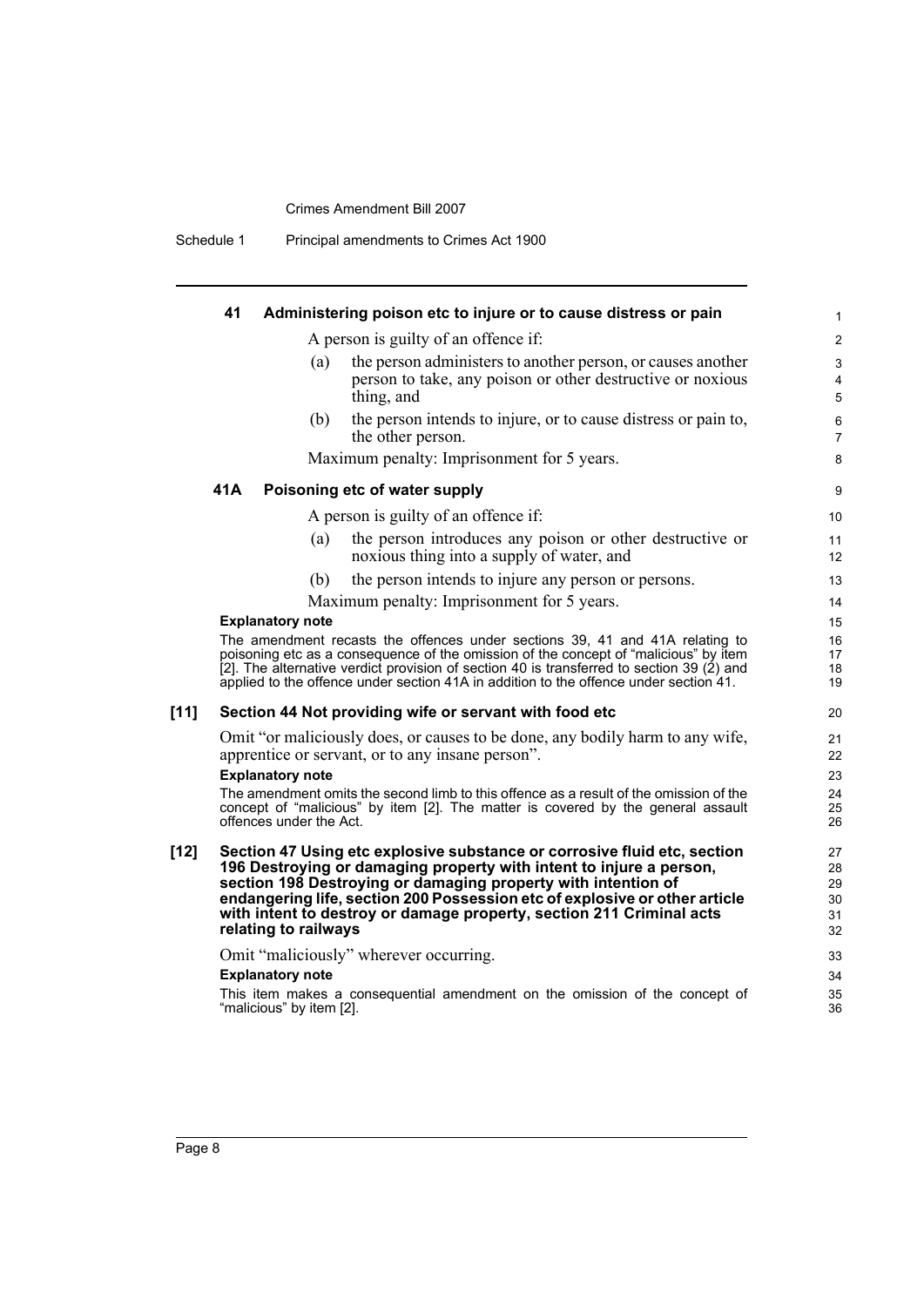| $[13]$ | Section 60 Assault and other actions against police officers, section 60A<br>Assault and other actions against law enforcement officers (other than<br>police officers), section 60E Assaults etc at schools | $\mathbf{1}$<br>$\overline{c}$<br>3 |
|--------|--------------------------------------------------------------------------------------------------------------------------------------------------------------------------------------------------------------|-------------------------------------|
|        | Omit "maliciously" wherever occurring. Insert instead "recklessly".                                                                                                                                          | $\overline{4}$                      |
|        | <b>Explanatory note</b>                                                                                                                                                                                      | $\sqrt{5}$                          |
|        | This item makes a consequential amendment on the omission of the concept of<br>"malicious" by item [2].                                                                                                      | $\,6\,$<br>$\overline{7}$           |
| $[14]$ | Part 4 Offences relating to property, Division 1 Stealing and like<br>offences, Subdivision 3 Extortion etc by menace or threat                                                                              | 8<br>9                              |
|        | Omit the heading to the Subdivision. Insert instead:                                                                                                                                                         | 10                                  |
|        | <b>Subdivision 3</b><br>Demanding property with intent to steal                                                                                                                                              | 11                                  |
|        | <b>Explanatory note</b>                                                                                                                                                                                      | 12                                  |
|        | The amendment is consequential on the enactment of a general blackmail offence in<br>item [22].                                                                                                              | 13<br>14                            |
| $[15]$ | Section 99 Demanding property with intent to steal                                                                                                                                                           | 15                                  |
|        | Insert at the end of the section:                                                                                                                                                                            | 16                                  |
|        | It is immaterial whether any such menace is of violence or injury<br>(3)                                                                                                                                     | 17                                  |
|        | by the offender or by any other person.                                                                                                                                                                      | 18                                  |
|        | <b>Explanatory note</b>                                                                                                                                                                                      | 19                                  |
|        | The amendment is consequential on the repeal of section 105 by item [16].                                                                                                                                    | 20                                  |
| $[16]$ | Section 100 Letter demanding money etc with menaces, section 100A                                                                                                                                            | 21                                  |
|        | Blackmail by threat to publish etc, section 101 Threatening letters,<br>section 102 Accusing or threatening to accuse of crime to extort money                                                               | 22<br>23                            |
|        | etc, section 103 Causing a person by violence or threats to execute                                                                                                                                          | 24                                  |
|        | deeds etc, section 104 Term "infamous crime" defined, section 105<br>Menace may be of violence or accusation etc                                                                                             | 25<br>26                            |
|        | Omit the sections.                                                                                                                                                                                           | 27                                  |
|        | <b>Explanatory note</b>                                                                                                                                                                                      | 28                                  |
|        | The amendment is consequential on the enactment of a general blackmail offence in<br>item [22].                                                                                                              | 29<br>30                            |
| $[17]$ | <b>Section 105A Definitions</b>                                                                                                                                                                              | 31                                  |
|        | Insert in alphabetical order in section 105A (1):                                                                                                                                                            | 32                                  |
|        | <b>building</b> includes any place of Divine worship.                                                                                                                                                        | 33                                  |
|        | <b>Explanatory note</b>                                                                                                                                                                                      | 34                                  |
|        | The amendment is consequential on the proposed repeal of sections 106 and 107.                                                                                                                               | 35                                  |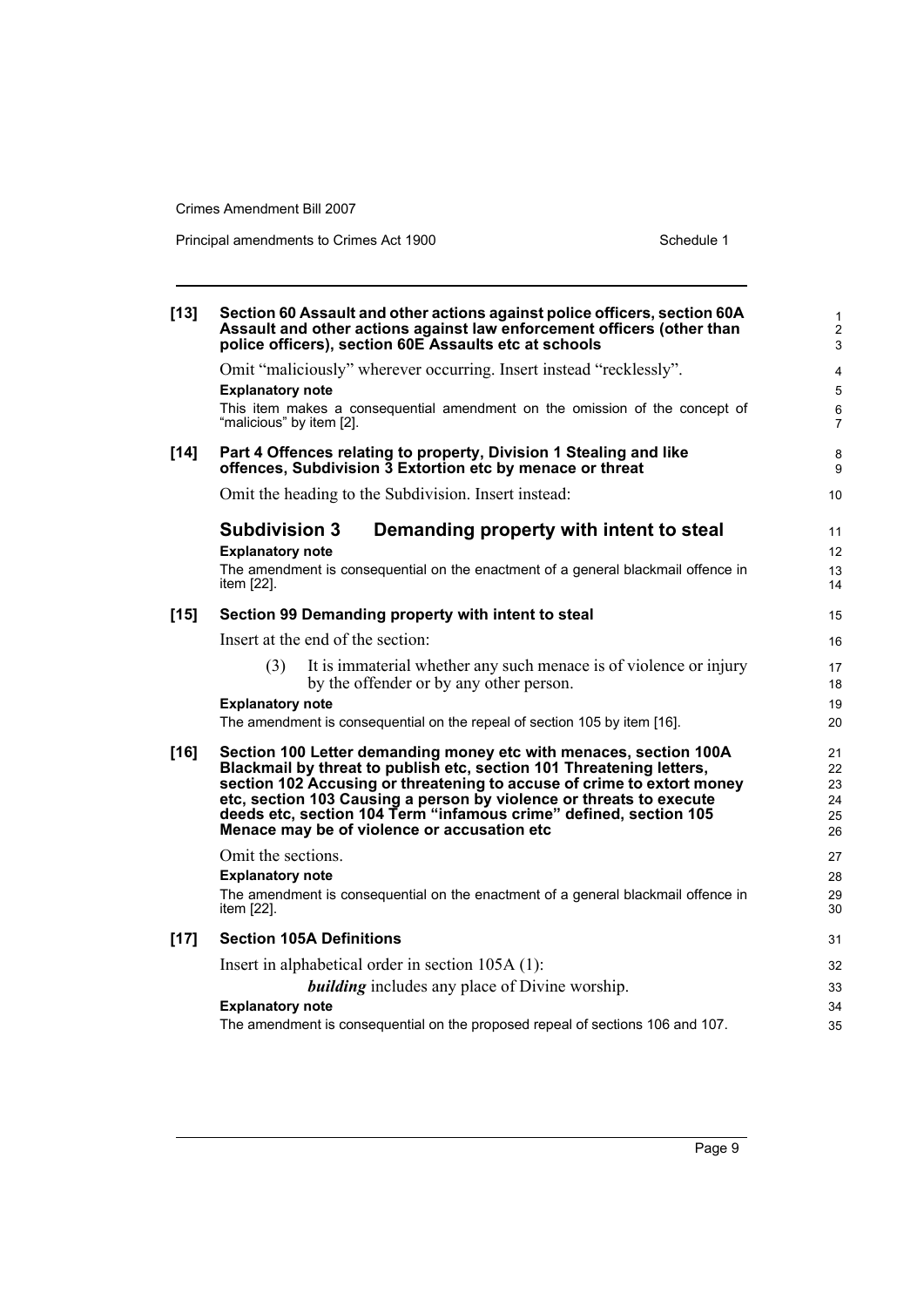Schedule 1 Principal amendments to Crimes Act 1900

| $[18]$ |                                                                                                                                                                                                                                                                                                                                                                                                                                   |        | Section 106 Breaking and entering place of Divine worship and<br>committing serious indictable offence, section 107 The like with intent to<br>commit a serious indictable offence                                                                                                                                                                                                                                                | 1<br>$\overline{2}$<br>$\mathsf 3$  |
|--------|-----------------------------------------------------------------------------------------------------------------------------------------------------------------------------------------------------------------------------------------------------------------------------------------------------------------------------------------------------------------------------------------------------------------------------------|--------|-----------------------------------------------------------------------------------------------------------------------------------------------------------------------------------------------------------------------------------------------------------------------------------------------------------------------------------------------------------------------------------------------------------------------------------|-------------------------------------|
|        | Omit the sections.<br><b>Explanatory note</b><br>in sections 112 and 113.                                                                                                                                                                                                                                                                                                                                                         |        | This item omits offences that will be covered by the proposed extension of the offences                                                                                                                                                                                                                                                                                                                                           | 4<br>5<br>$\,6\,$<br>$\overline{7}$ |
| $[19]$ | indictable offence                                                                                                                                                                                                                                                                                                                                                                                                                |        | Section 112 Breaking etc into any house etc and committing serious                                                                                                                                                                                                                                                                                                                                                                | 8<br>9                              |
|        |                                                                                                                                                                                                                                                                                                                                                                                                                                   |        | Omit section 112 (1). Insert instead:                                                                                                                                                                                                                                                                                                                                                                                             | 10                                  |
|        | (1)                                                                                                                                                                                                                                                                                                                                                                                                                               |        | A person who:                                                                                                                                                                                                                                                                                                                                                                                                                     | 11                                  |
|        |                                                                                                                                                                                                                                                                                                                                                                                                                                   | (a)    | breaks and enters any dwelling-house or other building and<br>commits any serious indictable offence therein, or                                                                                                                                                                                                                                                                                                                  | 12<br>13                            |
|        |                                                                                                                                                                                                                                                                                                                                                                                                                                   | (b)    | being in any dwelling-house or other building commits any<br>serious indictable offence therein and breaks out of the<br>dwelling-house or other building,                                                                                                                                                                                                                                                                        | 14<br>15<br>16                      |
|        |                                                                                                                                                                                                                                                                                                                                                                                                                                   |        | is guilty of an offence and liable to imprisonment for 14 years.                                                                                                                                                                                                                                                                                                                                                                  | 17                                  |
|        | <b>Explanatory note</b>                                                                                                                                                                                                                                                                                                                                                                                                           |        |                                                                                                                                                                                                                                                                                                                                                                                                                                   | 18                                  |
|        |                                                                                                                                                                                                                                                                                                                                                                                                                                   |        | The amendment extends the offence to all dwelling-houses and other buildings. At<br>present the offence applies to dwelling-houses, buildings within the curtilage of a<br>dwelling-house, school house, shop, warehouse, or counting-house, office, store,<br>garage, pavilion, factory or workshop, or any building belonging to Her Majesty or to<br>any Government department, or to any municipal or other public authority. | 19<br>20<br>21<br>22<br>23          |
| [20]   | serious indictable offence                                                                                                                                                                                                                                                                                                                                                                                                        |        | Section 113 Breaking etc into any house etc with intent to commit                                                                                                                                                                                                                                                                                                                                                                 | 24<br>25                            |
|        |                                                                                                                                                                                                                                                                                                                                                                                                                                   |        | Omit section 113 (1). Insert instead:                                                                                                                                                                                                                                                                                                                                                                                             | 26                                  |
|        | (1)                                                                                                                                                                                                                                                                                                                                                                                                                               | years. | A person who breaks and enters any dwelling-house or other<br>building with intent to commit any serious indictable offence<br>therein is guilty of an offence and liable to imprisonment for 10                                                                                                                                                                                                                                  | 27<br>28<br>29<br>30                |
|        | <b>Explanatory note</b>                                                                                                                                                                                                                                                                                                                                                                                                           |        |                                                                                                                                                                                                                                                                                                                                                                                                                                   | 31                                  |
|        | The amendment extends the offence to all dwelling-houses and other buildings. At<br>present the offence applies to dwelling-houses, buildings within the curtilage of a<br>dwelling-house, school house, shop, warehouse, or counting-house, office, store,<br>garage, pavilion, factory or workshop, or any building belonging to Her Majesty or to<br>any Government department, or to any municipal or other public authority. |        |                                                                                                                                                                                                                                                                                                                                                                                                                                   |                                     |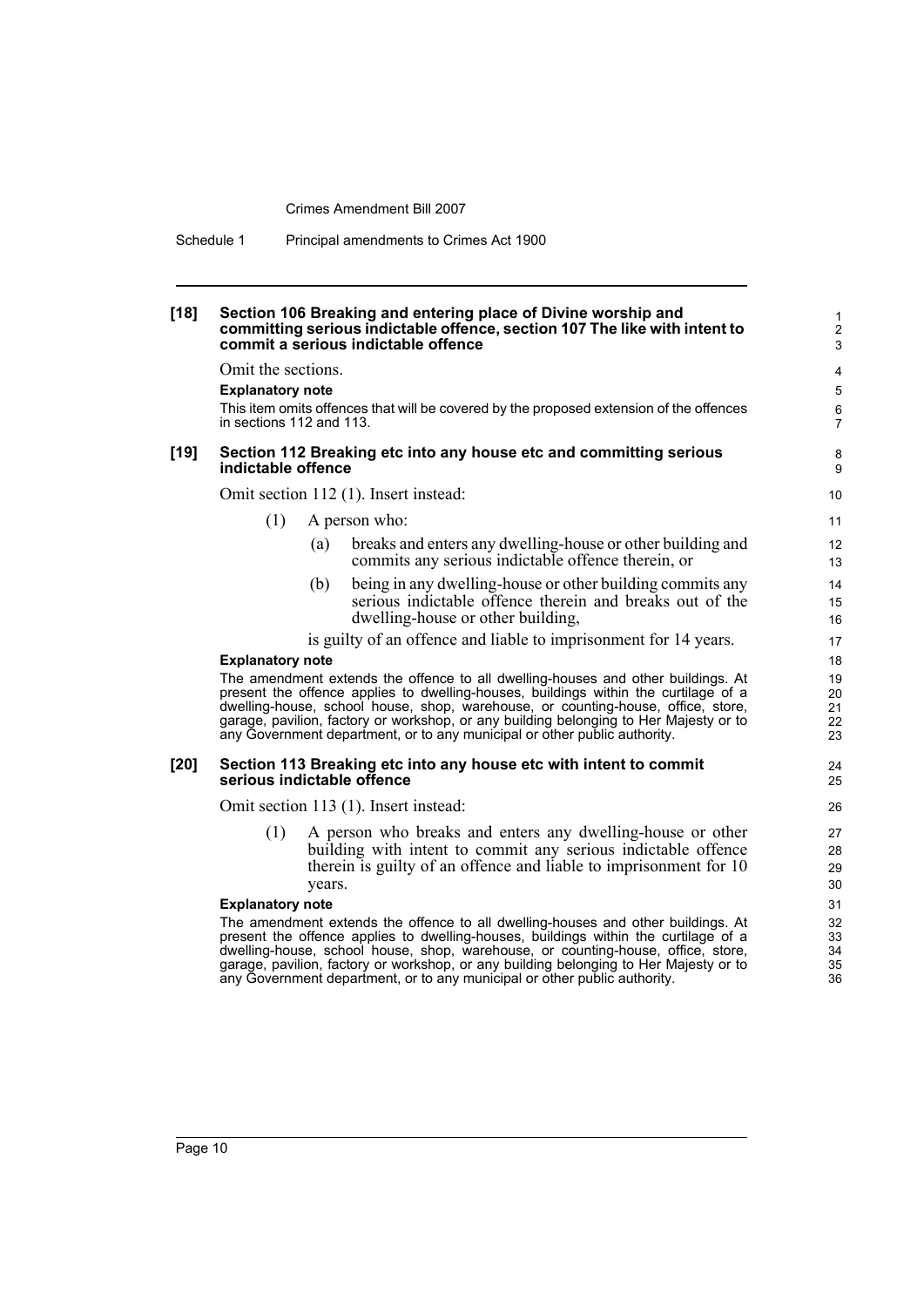| $[21]$ |                                                                                                                                                                                                                                                                                  |     | <b>Section 194 Interpretation</b>                                                                                                                                                                                                                                                | $\mathbf{1}$               |  |  |  |
|--------|----------------------------------------------------------------------------------------------------------------------------------------------------------------------------------------------------------------------------------------------------------------------------------|-----|----------------------------------------------------------------------------------------------------------------------------------------------------------------------------------------------------------------------------------------------------------------------------------|----------------------------|--|--|--|
|        |                                                                                                                                                                                                                                                                                  |     | Omit "shall be taken not to have been done maliciously" from section 194 (3).                                                                                                                                                                                                    | $\overline{2}$             |  |  |  |
|        | Insert instead "does not constitute an element of any offence under this<br>Division".<br><b>Explanatory note</b><br>The amendment makes a consequential change as a result of the omission of the<br>concept of "malicious" by item [2] and the amendments to sections 195-198. |     |                                                                                                                                                                                                                                                                                  |                            |  |  |  |
|        |                                                                                                                                                                                                                                                                                  |     |                                                                                                                                                                                                                                                                                  | $\overline{7}$             |  |  |  |
| $[22]$ | Part 4B                                                                                                                                                                                                                                                                          |     |                                                                                                                                                                                                                                                                                  | 8                          |  |  |  |
|        |                                                                                                                                                                                                                                                                                  |     | Insert before Part 5:                                                                                                                                                                                                                                                            | 9                          |  |  |  |
|        |                                                                                                                                                                                                                                                                                  |     | <b>Part 4B Blackmail</b>                                                                                                                                                                                                                                                         | 10                         |  |  |  |
|        | 249K                                                                                                                                                                                                                                                                             |     | <b>Blackmail offence</b>                                                                                                                                                                                                                                                         | 11                         |  |  |  |
|        |                                                                                                                                                                                                                                                                                  | (1) | A person who makes any unwarranted demand with menaces:                                                                                                                                                                                                                          | 12                         |  |  |  |
|        |                                                                                                                                                                                                                                                                                  |     | with the intention of obtaining a gain or of causing a loss,<br>(a)<br><sub>or</sub>                                                                                                                                                                                             | 13<br>14                   |  |  |  |
|        |                                                                                                                                                                                                                                                                                  |     | with the intention of influencing the exercise of a public<br>(b)<br>duty,                                                                                                                                                                                                       | 15<br>16                   |  |  |  |
|        |                                                                                                                                                                                                                                                                                  |     | is guilty of an offence.                                                                                                                                                                                                                                                         | 17                         |  |  |  |
|        |                                                                                                                                                                                                                                                                                  |     | Maximum penalty: Imprisonment for 10 years.                                                                                                                                                                                                                                      | 18                         |  |  |  |
|        |                                                                                                                                                                                                                                                                                  | (2) | A person is guilty of an offence against this subsection if the<br>person commits an offence against subsection (1) by an<br>accusation, or a threatened accusation, that a person has<br>committed a serious indictable offence.<br>Maximum penalty: Imprisonment for 14 years. | 19<br>20<br>21<br>22<br>23 |  |  |  |
|        | 249L                                                                                                                                                                                                                                                                             |     | Unwarranted demands-meaning                                                                                                                                                                                                                                                      | 24                         |  |  |  |
|        |                                                                                                                                                                                                                                                                                  | (1) | For the purposes of this Part, a demand with menaces is<br><i>unwarranted</i> unless the person believes that he or she has<br>reasonable grounds for making the demand and reasonably<br>believes that the use of the menaces is a proper means of<br>reinforcing the demand.   | 25<br>26<br>27<br>28<br>29 |  |  |  |
|        |                                                                                                                                                                                                                                                                                  | (2) | The demand need not be a demand for money or other property.                                                                                                                                                                                                                     | 30                         |  |  |  |
|        | 249M                                                                                                                                                                                                                                                                             |     | Menaces-meaning                                                                                                                                                                                                                                                                  | 31                         |  |  |  |
|        |                                                                                                                                                                                                                                                                                  | (1) | For the purposes of this Part, <i>menaces</i> includes:                                                                                                                                                                                                                          | 32                         |  |  |  |
|        |                                                                                                                                                                                                                                                                                  |     | an express or implied threat of any action detrimental or<br>(a)<br>unpleasant to another person, and                                                                                                                                                                            | 33<br>34                   |  |  |  |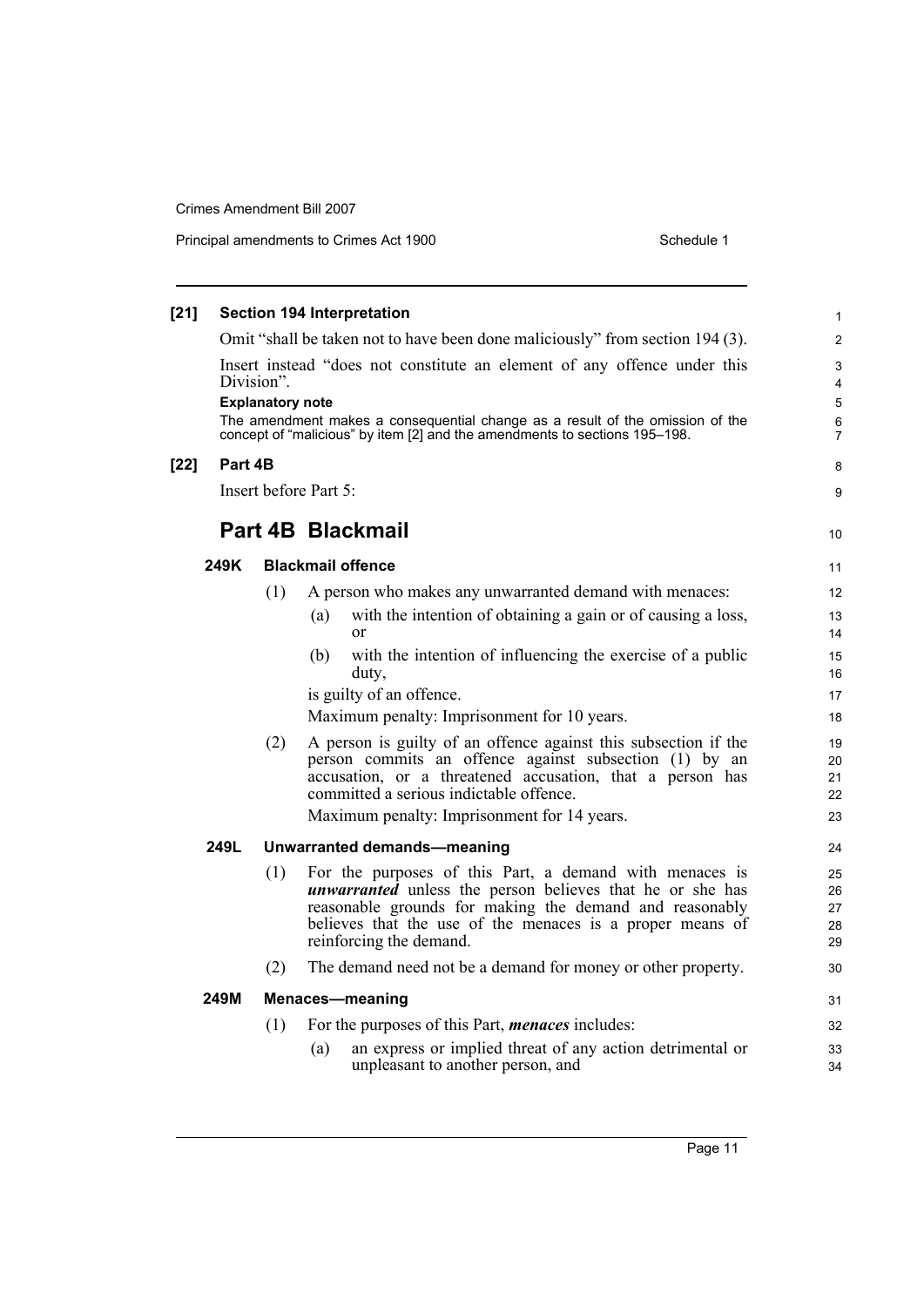|      |                         | (b)     | a general threat of detrimental or unpleasant action that is<br>implied because the person making the unwarranted<br>demand holds a public office.                                                                   | $\mathbf{1}$<br>$\overline{2}$<br>3 |
|------|-------------------------|---------|----------------------------------------------------------------------------------------------------------------------------------------------------------------------------------------------------------------------|-------------------------------------|
|      | (2)                     | unless: | A threat against an individual does not constitute a menace                                                                                                                                                          | 4<br>5                              |
|      |                         | (a)     | the threat would cause an individual of normal stability<br>and courage to act unwillingly in response to the threat, or                                                                                             | 6<br>$\overline{7}$                 |
|      |                         | (b)     | the threat would cause the particular individual to act<br>unwillingly in response to the threat and the person who<br>makes the threat is aware of the vulnerability of the<br>particular individual to the threat. | 8<br>9<br>10<br>11                  |
|      | (3)                     |         | A threat against a Government or body corporate does not<br>constitute a menace unless:                                                                                                                              | 12<br>13                            |
|      |                         | (a)     | the threat would ordinarily cause an unwilling response, or                                                                                                                                                          | 14                                  |
|      |                         | (b)     | the threat would cause an unwilling response because of a<br>particular vulnerability of which the person making the<br>threat is aware.                                                                             | 15<br>16<br>17                      |
|      | (4)                     |         | It is immaterial whether the menaces relate to action to be taken<br>by the person making the demand.                                                                                                                | 18<br>19                            |
| 249N |                         |         | Obtaining gain or causing loss-meaning                                                                                                                                                                               | 20                                  |
|      |                         |         | For the purposes of this Part:                                                                                                                                                                                       | 21                                  |
|      |                         | (a)     | a <i>gain</i> means gain in money or other property, whether<br>temporary or permanent, and includes keeping what one<br>has, and <i>obtaining</i> a gain means obtaining a gain for<br>oneself or for another, and  | 22<br>23<br>24<br>25                |
|      |                         | (b)     | a <b>loss</b> means loss in money or other property, whether<br>temporary or permanent, and includes not getting what one<br>might get, and <i>causing</i> a loss means causing a loss to<br>another.                | 26<br>27<br>28<br>29                |
| 2490 |                         |         | <b>Public duty-meaning</b>                                                                                                                                                                                           | 30                                  |
|      |                         |         | For the purposes of this Part, a <i>public duty</i> means a power,<br>authority, duty or function:                                                                                                                   | 31<br>32                            |
|      |                         | (a)     | that is conferred on a person as the holder of a public<br>office, or                                                                                                                                                | 33<br>34                            |
|      |                         | (b)     | that a person holds himself or herself out as having as the<br>holder of a public office.                                                                                                                            | 35<br>36                            |
|      | <b>Explanatory note</b> |         |                                                                                                                                                                                                                      | 37                                  |
|      |                         |         | Proposed Part 4B replaces existing blackmail/extortion offences (sections 100-103)<br>with an offence based on the Model Criminal Code and the Commonwealth Criminal                                                 | 38<br>39                            |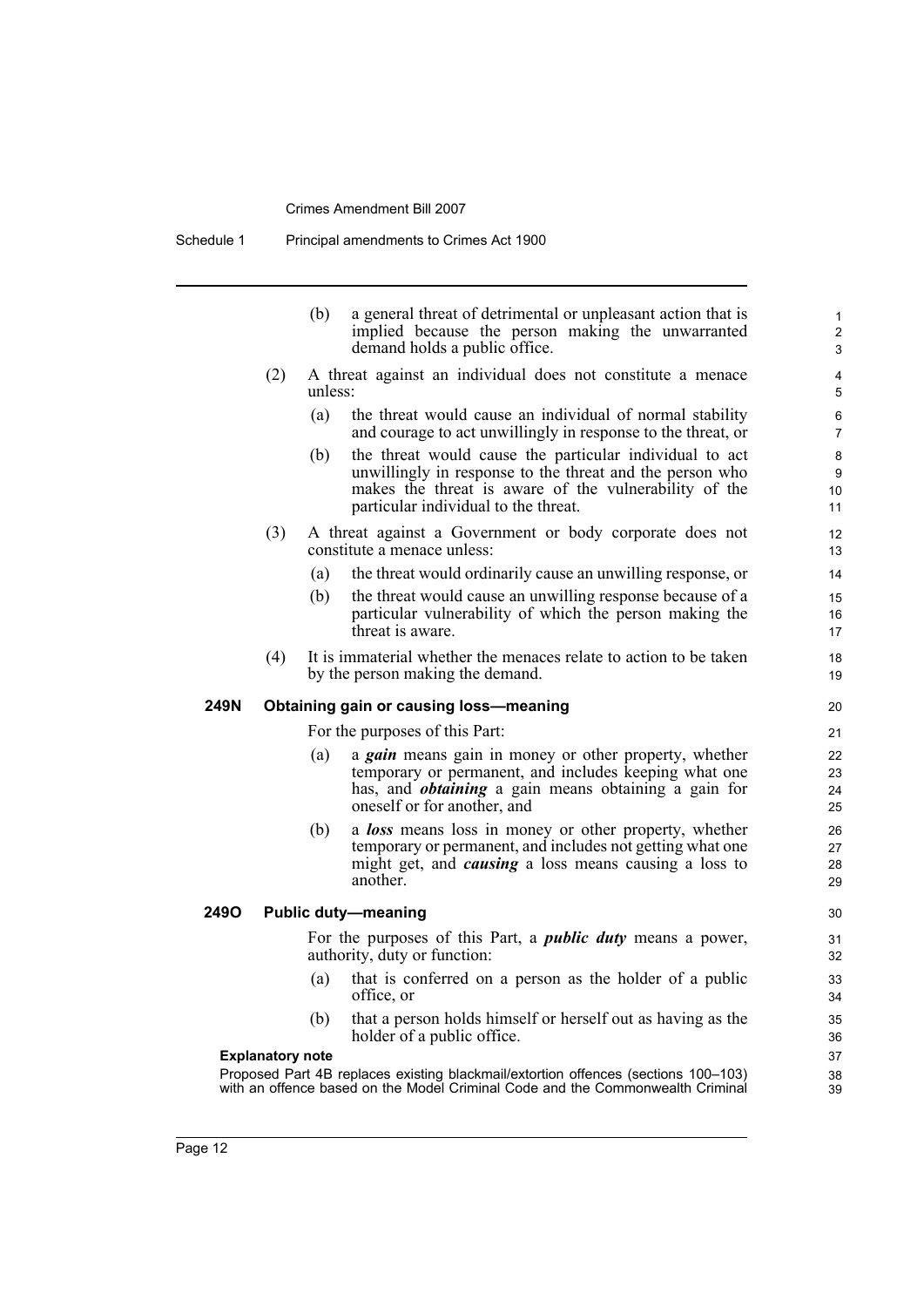Principal amendments to Crimes Act 1900 Schedule 1

Code. The proposed Part extends the existing offences to influencing the exercise of public duties (and not merely to obtain a gain or cause a loss) and to threats of any kind. The maximum penalty for the offence is the current penalty of imprisonment for 10 years, or imprisonment for 14 years if a person is accused or threatened to be accused of a serious indictable offence (the Model Criminal Code provides a penalty of imprisonment for 12 years in both cases). **[23] Sections 308D (2) (a) and 308E (2) (a)** Omit "Maliciously destroying" wherever occurring. Insert instead "Destroying". **Explanatory note** This amendment is consequential on other amendments made in this Schedule. **[24] Section 428B Offences of specific intent to which Part applies** Omit the matter relating to sections 36, 100A, 101, 102 and 103 in the Table to section 428B and revise the headings to other sections in that Table to reflect the headings inserted by other items of this Schedule. **Explanatory note** The amendment is consequential on other amendments in this Schedule. **[25] Section 511 Killing pigeons** Omit the section. **Explanatory note** The amendment repeals an outdated summary offence (carrying a maximum penalty of \$220) of killing, taking or wounding house-doves or pigeons in circumstances not amounting to common law larceny. To the extent that any killing or wounding amounts to unnecessary cruelty, proceedings may be taken under the *Prevention of Cruelty to Animals Act 1979*. **[26] Eleventh Schedule Savings and transitional provisions** Insert at the end of the Schedule, with appropriate Part and clause numbers: **Part Crimes Amendment Act 2007 Repeal of definition of "Maliciously"** The repeal of section 5 of this Act by the *Crimes Amendment Act 2007* does not affect the operation of any provision of this Act (including a repealed provision) that refers to "malicious" or "maliciously" or of any indictment or charge in which malice is by law an ingredient of the crime. 1 2 3  $\frac{6}{4}$ 5 6 7 8 9 10 11 12 13  $14$ 15 16 17 18 19 20 21 22 23 24 25 26 27 28 29 30 31 32 33 34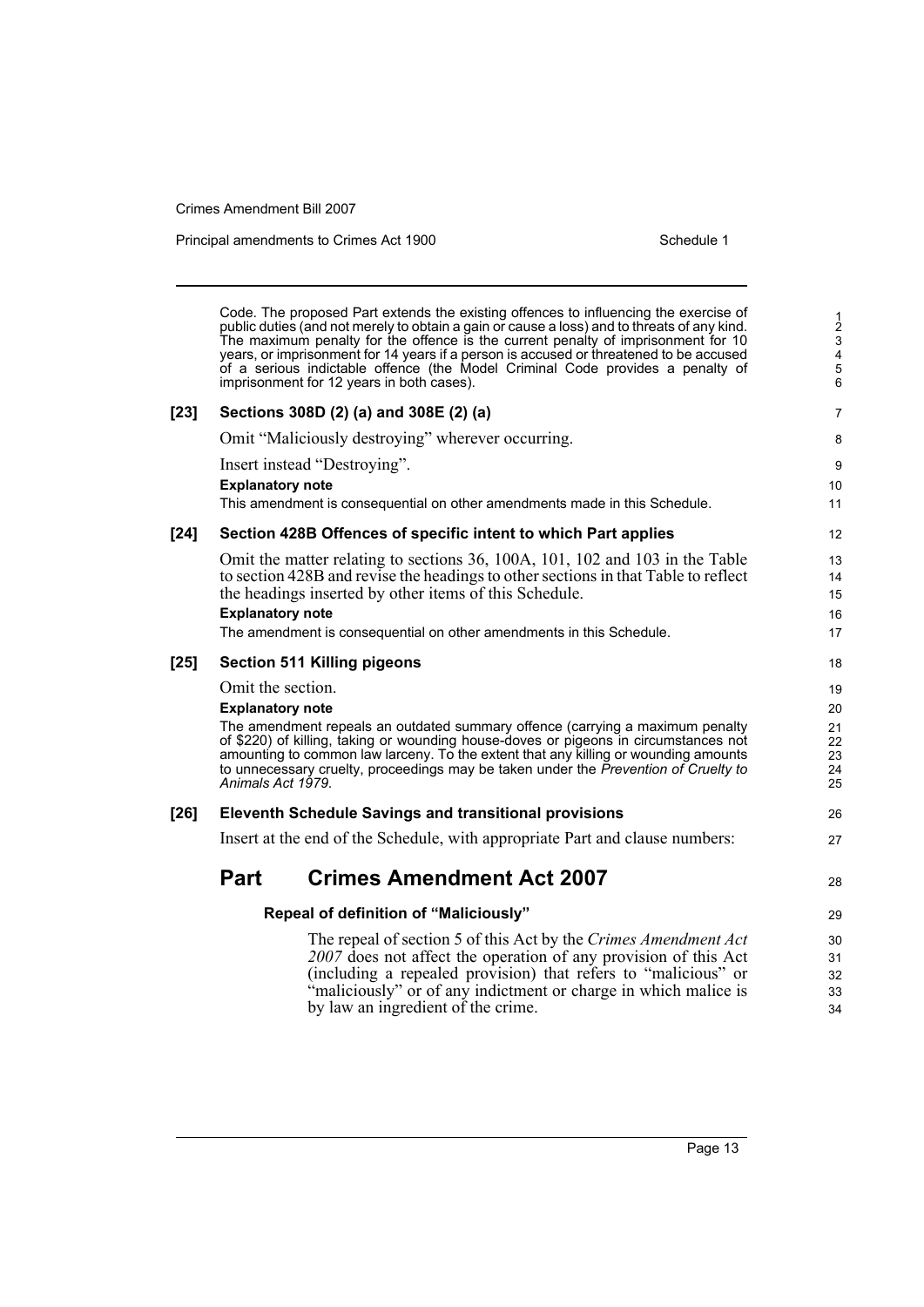## <span id="page-17-0"></span>**Schedule 2 Statute law revision amendments to Crimes Act 1900**

1 2

(Section 3) **[1] Section 2 Repeals and savings** Omit the section. **Explanatory note** This section is now spent. **[2] Section 3 Application of certain provisions of Act** Omit "The sections mentioned in the Second Schedule". Insert instead "The Parts and sections mentioned in Schedule 2". **[3] Section 6 Month** Omit the section. **Explanatory note** This expression is defined in the *Interpretation Act 1987*. **[4] Section 63 Common law offences of rape and attempted rape abolished** Omit "the Eleventh Schedule" from section 63 (2). Insert instead "Schedule 11". **[5] Part 3A Offences relating to public order** Insert before section 93A: **Division 1 Riot and affray [6] Section 93E Offences of riot, rout, affray abolished** Omit the section. **Explanatory note** This provision, relating to the abolition of common law offences, is being transferred to Schedule 3. **[7] Part 3B, heading** Omit the heading. Insert instead: **Division 2 Explosives and firearms offences** 3 4 5 6 7 8 9 10 11 12 13 14 15 16 17 18 19 20 21 22 23 24 25 26 27 28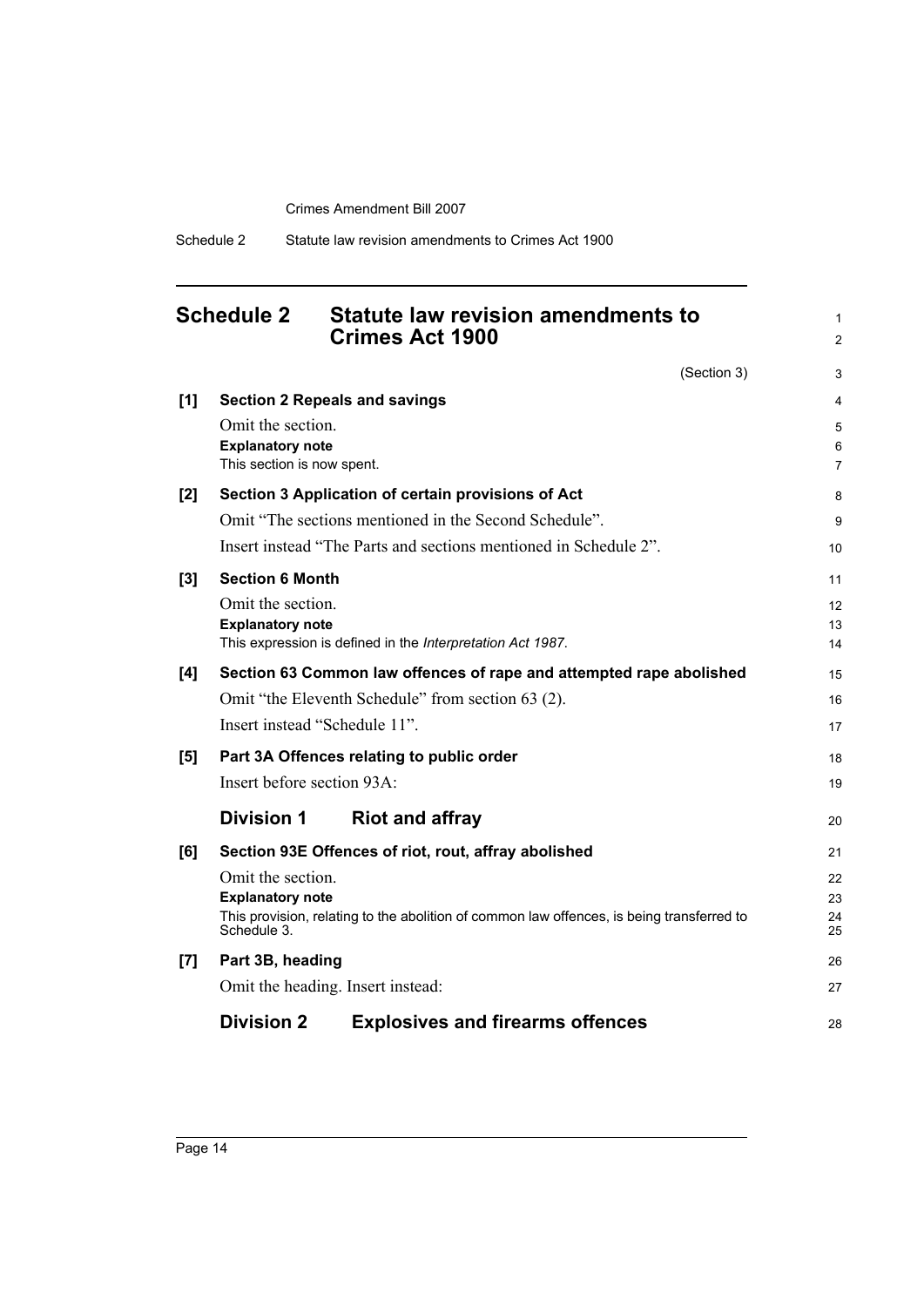Statute law revision amendments to Crimes Act 1900

|  | Schedule 2 |
|--|------------|

| [8]    | Part 3C, heading                           |                                                                      |                |  |  |
|--------|--------------------------------------------|----------------------------------------------------------------------|----------------|--|--|
|        | Omit the heading. Insert instead:          |                                                                      | $\overline{2}$ |  |  |
|        | <b>Division 3</b>                          | <b>Contamination of goods</b>                                        | 3              |  |  |
| [9]    | Sections 93IA-93IG                         |                                                                      | 4              |  |  |
|        |                                            | Renumber the sections as sections 93J-93P.                           | 5              |  |  |
| $[10]$ | Part 3D, heading                           |                                                                      | 6              |  |  |
|        | Omit the heading. Insert instead:          |                                                                      | $\overline{7}$ |  |  |
|        | <b>Division 4</b>                          | <b>Bomb and other hoaxes</b>                                         | 8              |  |  |
| $[11]$ | Sections 93IH and 93II                     |                                                                      | 9              |  |  |
|        |                                            | Renumber the sections as sections 93Q and 93R.                       | 10             |  |  |
| $[12]$ | Part 3E, heading                           |                                                                      | 11             |  |  |
|        | Omit the heading. Insert instead:          |                                                                      |                |  |  |
|        | <b>Division 5</b>                          | <b>Participation in criminal groups</b>                              | 13             |  |  |
| $[13]$ | Sections 93IJ-93IL                         |                                                                      | 14             |  |  |
|        | Renumber the sections as sections 93S-93U. |                                                                      |                |  |  |
| $[14]$ | (as renumbered)                            | Sections 93A, 93F, 93J (as renumbered), 93P (as renumbered) and 93S  | 16<br>17       |  |  |
|        |                                            | Omit "this Part" wherever occurring. Insert instead "this Division". | 18             |  |  |
| $[15]$ | Section 93N (as renumbered)                |                                                                      |                |  |  |
|        |                                            | Omit "93IB, 93IC or 93ID" wherever occurring.                        | 20             |  |  |
|        |                                            | Insert instead "93K, 93L or 93M".                                    | 21             |  |  |
| $[16]$ | Section 930 (as renumbered)                |                                                                      | 22             |  |  |
|        |                                            | Omit "93IB or 93IC" wherever occurring. Insert instead "93K or 93L". | 23             |  |  |
| $[17]$ | Section 93U (as renumbered)                |                                                                      | 24             |  |  |
|        |                                            | Omit "93IK" wherever occurring. Insert instead "93T".                | 25             |  |  |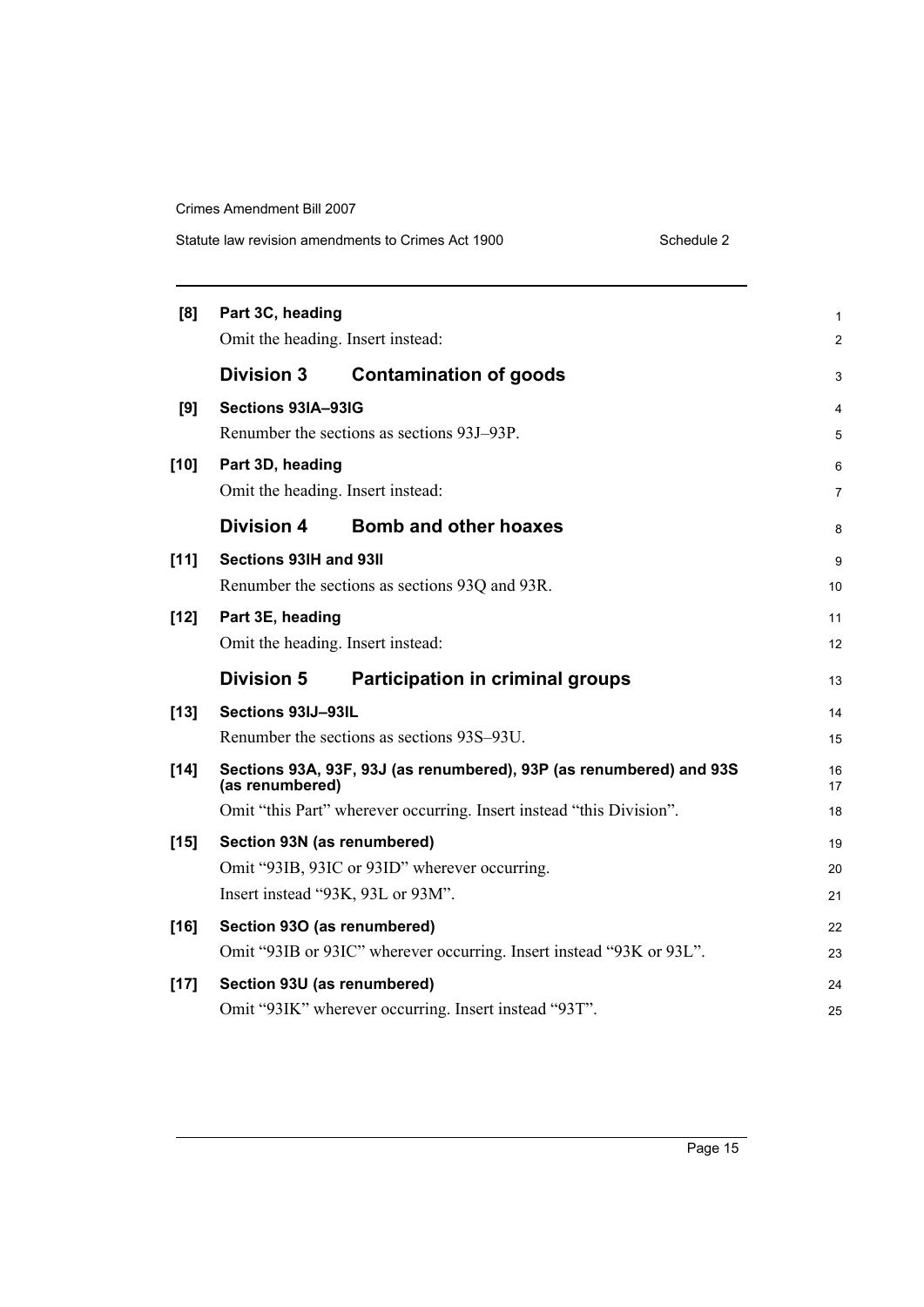| Schedule 2 | Statute law revision amendments to Crimes Act 1900 |  |
|------------|----------------------------------------------------|--|
|------------|----------------------------------------------------|--|

| $[18]$ | Part 3A, Division 6, heading<br>Insert before Part 4:                      |                                                                                                                                                                                                                        | 1                                |  |  |
|--------|----------------------------------------------------------------------------|------------------------------------------------------------------------------------------------------------------------------------------------------------------------------------------------------------------------|----------------------------------|--|--|
|        |                                                                            |                                                                                                                                                                                                                        | $\overline{2}$                   |  |  |
|        | <b>Division 6</b>                                                          | Unlawful gambling                                                                                                                                                                                                      | 3                                |  |  |
| $[19]$ | <b>Section 93V</b>                                                         |                                                                                                                                                                                                                        | 4                                |  |  |
|        | Division 6 of Part 3A.<br><b>Explanatory note</b>                          | Omit section 344 and insert the section (renumbered as section 93V) in<br>The existing offence relating to unlawful gambling is being transferred to the Part of the                                                   | 5<br>6<br>$\overline{7}$<br>8    |  |  |
|        |                                                                            | Act containing public order offences.                                                                                                                                                                                  | 9                                |  |  |
| $[20]$ |                                                                            | <b>Section 93J Property previously stolen</b>                                                                                                                                                                          | 10                               |  |  |
|        | Renumber as section 94AA.                                                  |                                                                                                                                                                                                                        | 11                               |  |  |
| $[21]$ | Section 307 Abolition of common law offence                                |                                                                                                                                                                                                                        |                                  |  |  |
|        | Omit the section.<br><b>Explanatory note</b><br>transferred to Schedule 3. | This provision relating to the abolition of a common law offence of forgery is being                                                                                                                                   | 13<br>14<br>15<br>16             |  |  |
| $[22]$ |                                                                            | <b>Section 310G Harbouring escapee</b>                                                                                                                                                                                 | 17                               |  |  |
|        | Insert at the end of the section:                                          |                                                                                                                                                                                                                        | 18                               |  |  |
|        | (2)<br><b>Explanatory note</b><br>omitted by this Schedule.                | In this section:<br><i>escaped inmate</i> includes a prisoner who has escaped from lawful<br>custody in another State or Territory.<br>This amendment incorporates the separate offence in section 358C which is being | 19<br>20<br>21<br>22<br>23<br>24 |  |  |
| $[23]$ | Part 8, heading                                                            |                                                                                                                                                                                                                        | 25                               |  |  |
|        | Omit the heading.                                                          |                                                                                                                                                                                                                        | 26                               |  |  |
| [24]   |                                                                            | Part 10B Harbouring escapees                                                                                                                                                                                           | 27                               |  |  |
|        | Omit the Part.<br><b>Explanatory note</b>                                  | The Part only contains an offence relating to harbouring interstate escapees, which is<br>being transferred to the general offence in section 310G.                                                                    | 28<br>29<br>30<br>31             |  |  |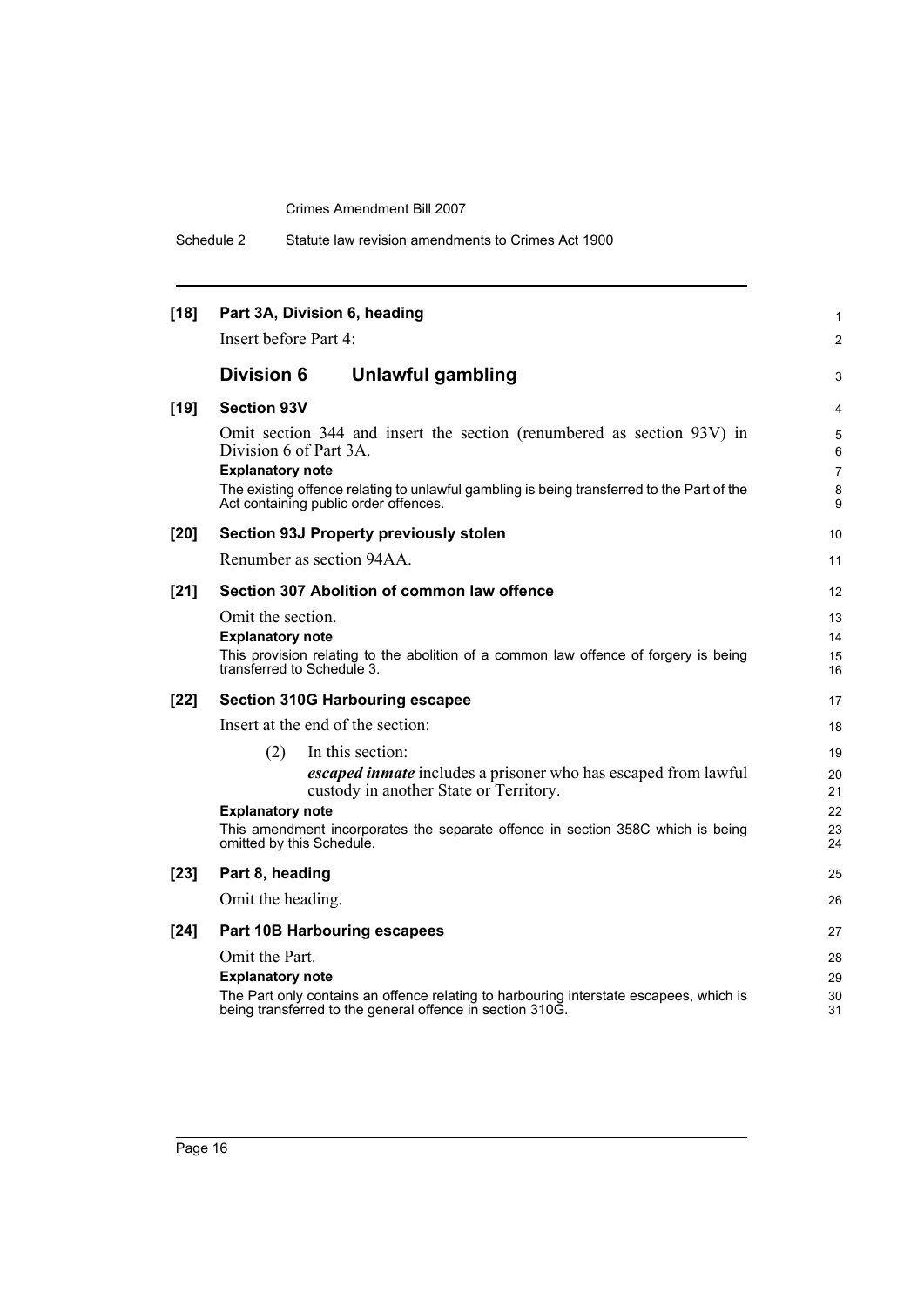| $[25]$ | Part 11, Division 1, heading                                                                                                  | 1              |  |  |  |  |
|--------|-------------------------------------------------------------------------------------------------------------------------------|----------------|--|--|--|--|
|        | Omit the heading.                                                                                                             | $\overline{c}$ |  |  |  |  |
| $[26]$ | Section 407A Abolition of presumption of coercion of wife by husband                                                          | 3              |  |  |  |  |
|        | Omit the section.<br><b>Explanatory note</b><br>This provision relating to the abolition of a common law presumption is being | 4<br>5<br>6    |  |  |  |  |
|        | transferred to Schedule 3.                                                                                                    | 7              |  |  |  |  |
| $[27]$ | Section 475A Offences punishable summarily                                                                                    | 8              |  |  |  |  |
|        | Omit "the Tenth Schedule" wherever occurring. Insert instead "Schedule 10".                                                   | 9              |  |  |  |  |
| $[28]$ | Part 14 Former provisions relating to offences punishable by Justices<br>and procedure before Justices generally              | 10<br>11       |  |  |  |  |
|        | Omit the Part.<br><b>Explanatory note</b><br>This Part is now spent.                                                          |                |  |  |  |  |
| $[29]$ | <b>Section 580H</b>                                                                                                           | 15             |  |  |  |  |
|        | Insert before section 581:                                                                                                    | 16             |  |  |  |  |
|        | 580H<br>Abolition of common law offences and rules                                                                            | 17             |  |  |  |  |
|        | Schedule 3 has effect                                                                                                         | 18             |  |  |  |  |
| $[30]$ | Section 581 Savings and transitional provisions                                                                               | 19             |  |  |  |  |
|        | Omit "The Eleventh Schedule". Insert instead "Schedule 11".                                                                   | 20             |  |  |  |  |
| $[31]$ | <b>Second Schedule</b>                                                                                                        | 21             |  |  |  |  |
|        | Omit the heading to the Schedule. Insert instead:                                                                             | 22             |  |  |  |  |
|        | <b>Schedule 2</b><br><b>Application of Act</b>                                                                                | 23             |  |  |  |  |
| $[32]$ | <b>Second Schedule</b>                                                                                                        | 24             |  |  |  |  |
|        | Omit "Sections 547A-547C (in Part 14).".                                                                                      | 25             |  |  |  |  |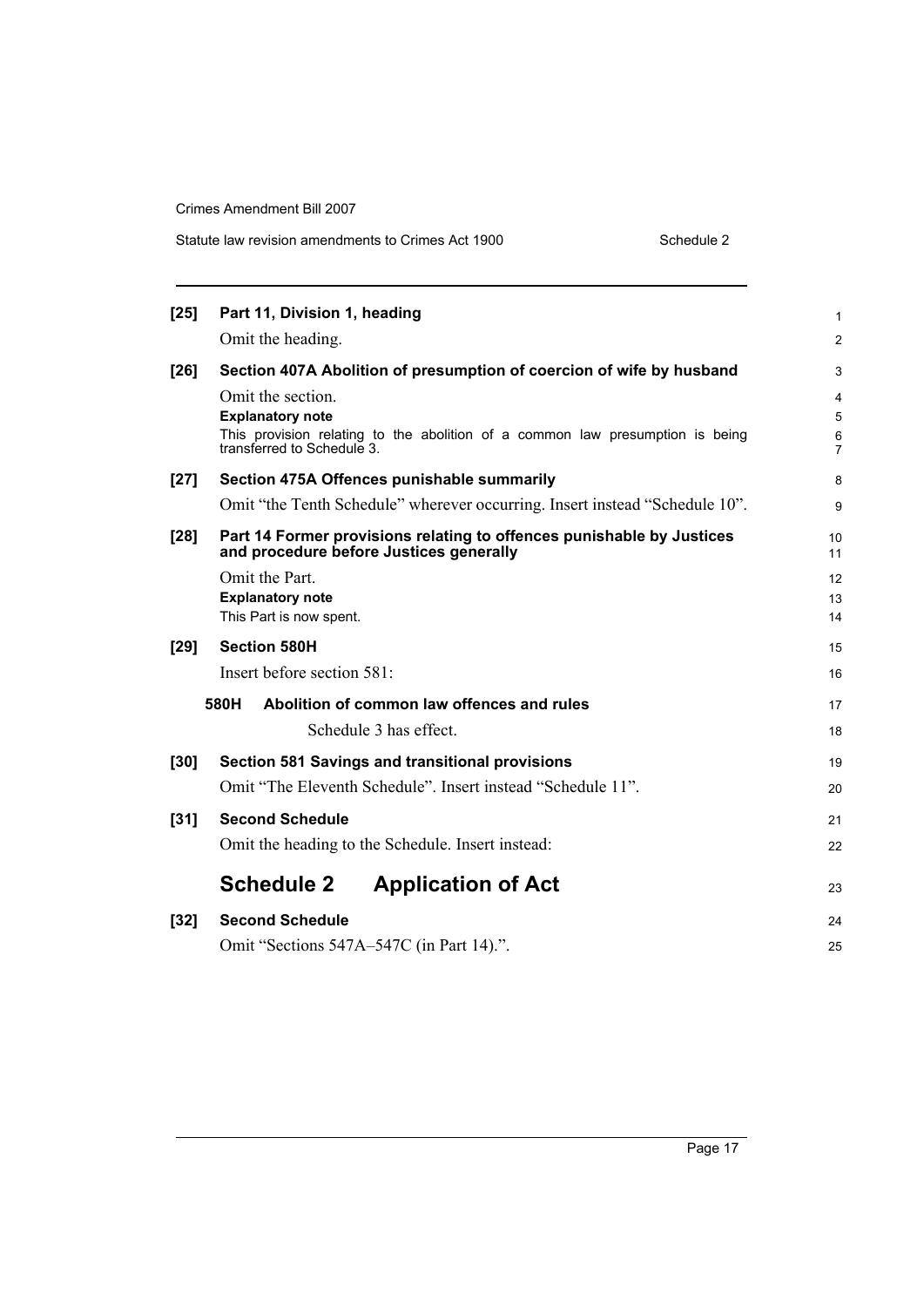Schedule 2 Statute law revision amendments to Crimes Act 1900

| $[33]$ | <b>Schedule 3</b><br>Insert after the Second Schedule: |                       |                       |                                                                                                                                                                   |                |
|--------|--------------------------------------------------------|-----------------------|-----------------------|-------------------------------------------------------------------------------------------------------------------------------------------------------------------|----------------|
|        | <b>Schedule 3</b>                                      |                       |                       | Abolished common law offences<br>and rules                                                                                                                        | 3<br>4         |
|        |                                                        |                       |                       | (Section 580H)                                                                                                                                                    | 5              |
|        | 1                                                      | <b>Arson</b>          |                       |                                                                                                                                                                   | 6              |
|        |                                                        | (1)                   |                       | The common law offence of arson is abolished.                                                                                                                     | 7              |
|        |                                                        | (2)                   |                       | This clause does not apply to an offence committed before the<br>commencement of section 3 of the Crimes (Criminal Destruction<br>and Damage) Amendment Act 1987. | 8<br>9<br>10   |
|        | $\mathbf{2}$                                           | <b>Forgery</b>        |                       |                                                                                                                                                                   | 11             |
|        |                                                        | (1)                   |                       | The common law offence of forgery is abolished.                                                                                                                   | 12             |
|        |                                                        | (2)                   |                       | This clause does not apply to an offence committed before<br>16 July 1989 (the date of commencement of the Crimes<br>(Computers and Forgery) Amendment Act 1989). | 13<br>14<br>15 |
|        | 3                                                      |                       | Riot, rout and affray |                                                                                                                                                                   | 16             |
|        |                                                        | (1)                   |                       | The common law offences of riot, rout and affray are abolished.                                                                                                   | 17             |
|        |                                                        | (2)                   |                       | This clause does not apply to an offence committed before<br>19 February 1989 (the date of commencement of the Crimes<br>(Amendment) Act 1988).                   | 18<br>19<br>20 |
|        | 4                                                      |                       |                       | Coercion of wife by husband                                                                                                                                       | 21             |
|        |                                                        | (1)                   |                       | Any presumption of law that an offence committed by a wife in<br>the presence of her husband is committed under coercion of the<br>husband is abolished.          | 22<br>23<br>24 |
|        |                                                        | (2)                   |                       | This clause does not apply to an offence committed before<br>1 October 1924 (the date of commencement of the Crimes<br>(Amendment) Act 1924).                     | 25<br>26<br>27 |
| $[34]$ |                                                        | <b>Tenth Schedule</b> |                       |                                                                                                                                                                   | 28             |
|        |                                                        |                       |                       | Rename the Schedule as Schedule 10.                                                                                                                               | 29             |
|        |                                                        |                       |                       |                                                                                                                                                                   |                |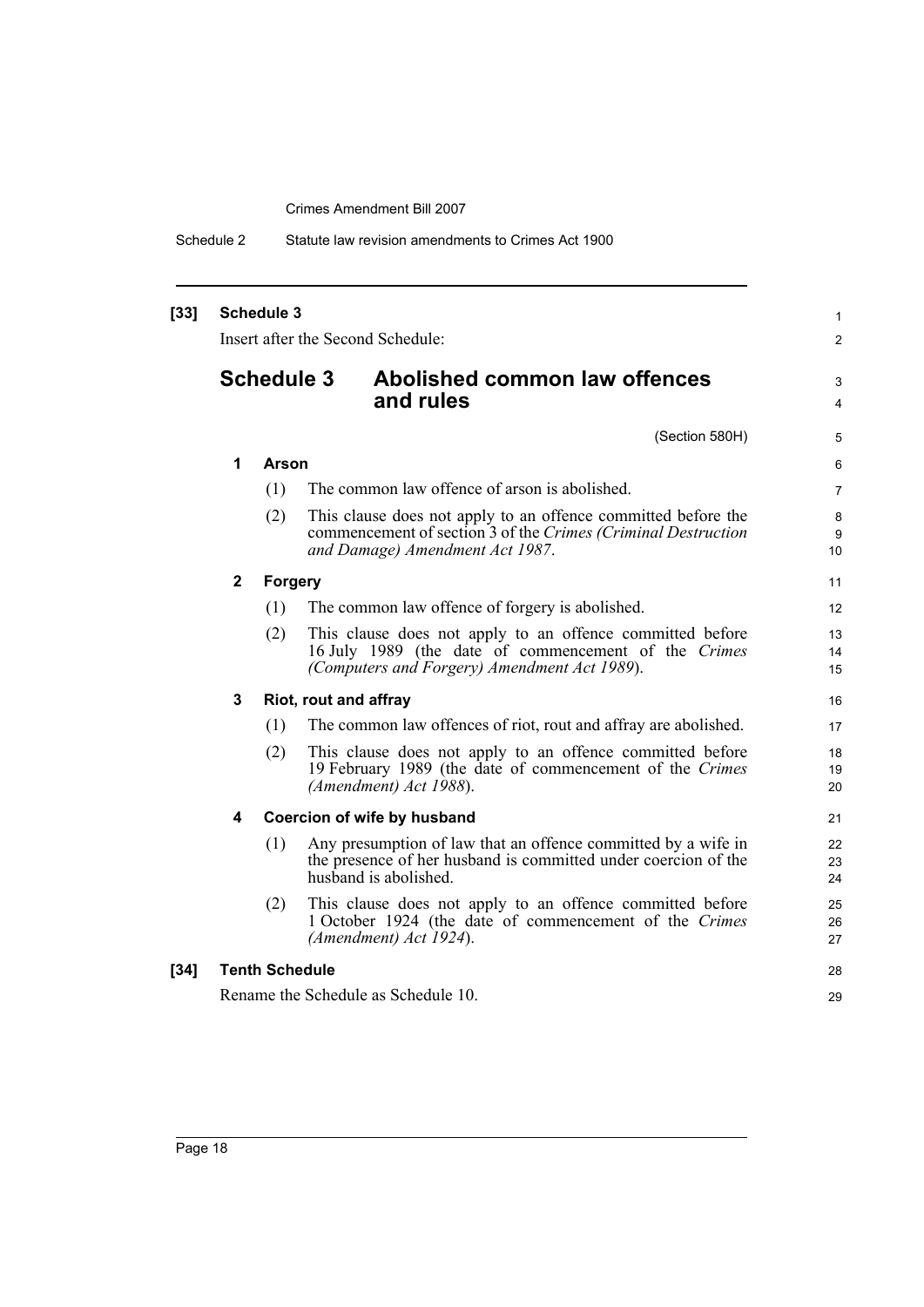| Statute law revision amendments to Crimes Act 1900 | Schedule 2 |
|----------------------------------------------------|------------|
|                                                    |            |

### **[35] Tenth Schedule**

Insert at the end of the Schedule:

A reference in this Schedule to a provision of this Act is a reference to the provision as in force immediately before the commencement of the *Crimes Amendment Act 2007*.

## **[36] Eleventh Schedule Savings and transitional provisions** Omit the heading to the Schedule. Insert instead:

## **Schedule 11 Savings and transitional provisions**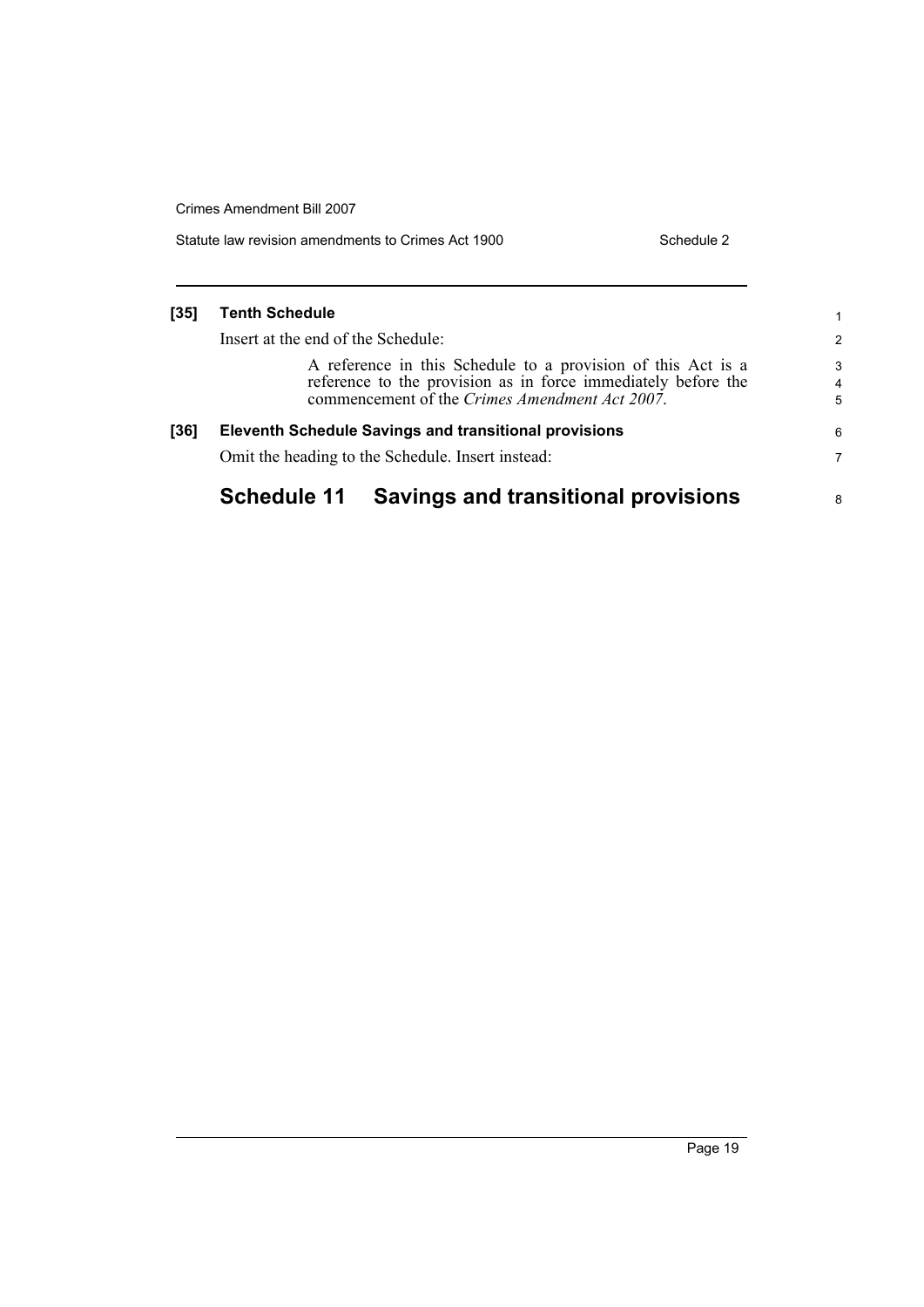## <span id="page-23-0"></span>**Schedule 3 Consequential amendments to other Acts**

(Section 4)

1 2

| 3.1   | <b>Criminal Procedure Act 1986 No 209</b>                     | $\overline{4}$ |
|-------|---------------------------------------------------------------|----------------|
| [1]   | <b>Section 272 Application of Chapter</b>                     | 5              |
|       | Omit section $272$ (2) and (3).                               | 6              |
| $[2]$ | Schedule 1 Indictable offences triable summarily              | $\overline{7}$ |
|       | Insert after item 12 in Part 3 of Table 1:                    | 8              |
|       | <b>Blackmail</b><br>12A                                       | 9              |
|       | An offence under section 249K of the Crimes Act 1900.         | 10             |
| [3]   | Schedule 1, Table 1                                           | 11             |
|       | Insert "(or section 93K, 93L or 93M)" after "93ID".           | 12             |
| [4]   | Schedule 1, Table 1                                           | 13             |
|       | Insert "(or section 93Q or 93R)" after "93II".                | 14             |
| [5]   | Schedule 1, Table 1                                           | 15             |
|       | Insert "(or section 93T (2) or (3))" after "93IK (2) or (3)". | 16             |
| [6]   | Schedule 1, Table 2                                           | 17             |
|       | Insert "(or section 93T $(1)$ )" after "section 93IK $(1)$ ". | 18             |
| 3.2   | Fire Brigades Act 1989 No 192                                 | 19             |
|       | <b>Section 34 False alarms</b>                                | 20             |
|       | Omit "maliciously".                                           | 21             |
|       | Insert instead "intentionally or recklessly".                 | 22             |